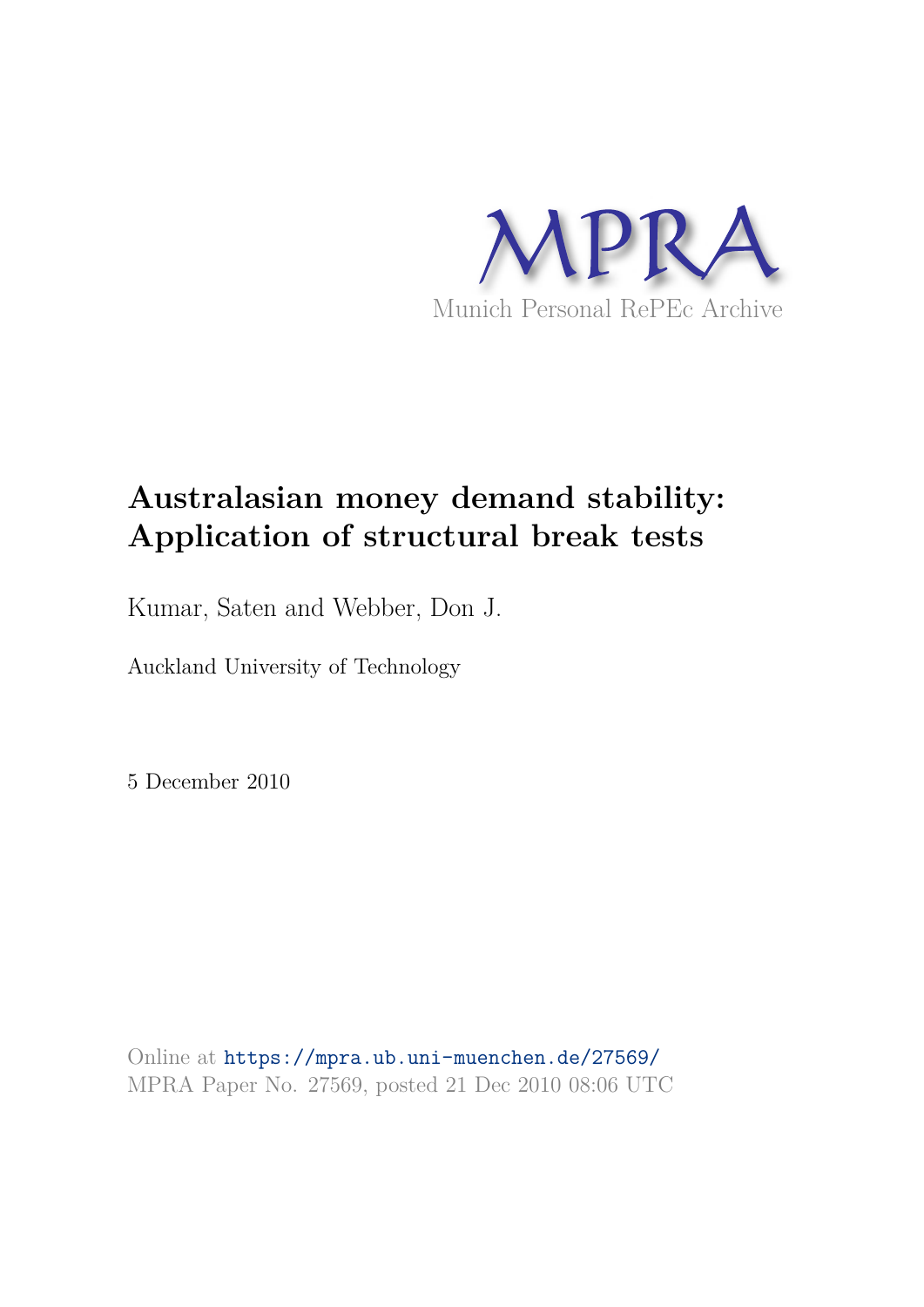# Australasian money demand stability: Application of structural break tests

### Saten Kumar and Don J. Webber

*Department of Economics, Auckland University of Technology, Auckland, New Zealand* 

#### **Abstract**

Estimates of the demand for money provide important foundations for monetary policy setting but if the estimation technique does not explicitly account for structural changes then such estimates will be biased. This paper presents an investigation into the level and stability of money demand (*M1*) for Australia and New Zealand over the 1960-2009 period and demonstrates that both countries experienced regime shifts; Australia also experienced an intercept shift. Application of four time series methods provide consistent results with 1984 and 1998 break dates. *CUSUM* and *CUSUMSQ* stability tests reveal that *M1* demand functions were unstable over the 1984 to 1998 period for both countries although tests for stability are not rejected thereafter.

**Keywords:** Money demand; Cointegration; Structural breaks; Australia; New Zealand

C22; E41

**Acknowledgements:** The authors thank Prof. B. Bhaskara Rao for useful comments on earlier drafts. Any error remains the authors' responsibility.

**Corresponding author:** Don J. Webber, Department of Economics, Auckland University of Technology, Auckland, New Zealand. Email: don.webber@aut.ac.nz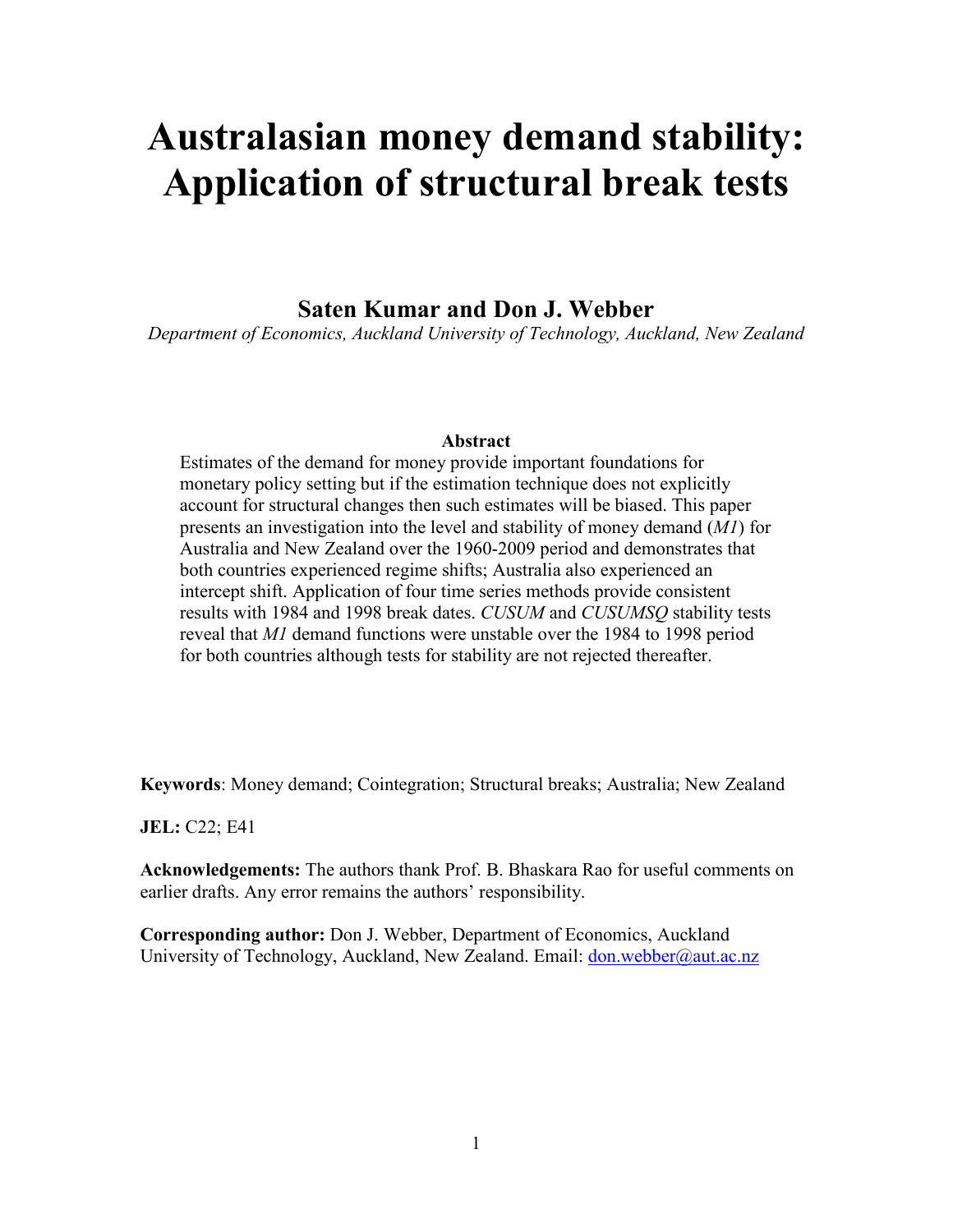#### 1. Introduction

Empirical analyses of money demand continue with renewed vigor in spite of some established stylized facts concerning income and interest rate elasticities. For advanced countries it is argued that financial reforms introduced in the early 1970s had significant effects on money demand functions and that disequilibrium in money demand functions influenced the effectiveness of interest rate policies in the long run, albeit through its effects on inflation and the output gap. These reforms and the increased use of money substitutes for transactions (e.g. credit/debit cards and electronic money transfers) are argued to have increased competition in financial markets and enhanced international capital mobility. Scale economies in money demand within and across economies may have reduced income elasticities while the contemporaneous utilisation of market based interest rate policies may have improved the rate of interest elasticity.

The choice of monetary policy instrument is crucial; using the incorrect instrument will cause income instability. Deadman and Ghatak (1981) postulated that a stable money demand function is an important issue because it provides a reliable and predictable link between changes in monetary aggregates and changes in variables included in the money demand function. Similarly, Poole (1970) argued that the stability aspect of money demand is vital for selecting monetary policy instruments. Explicitly, Poole used *ISLM* analysis to show that the money supply (rate of interest) should be targeted if money demand is stable (unstable).

However, even in conditions of stable money demand, many central banks seem to be attracted to targeting the rate of interest following the Taylor rule (see Taylor, 1999). The rationale behind this perspective lies in the belief that adjusting the lagged short term interest rate increases the ability of central banks to influence income and thence central banks now pay less attention to the stability of money demand functions.

Interest rate targeting is a monetary policy framework employed in Australia and New Zealand to stabilize inflation, and such policy selection may be based on either the Taylor rule or a belief that money demand functions are unstable. Although it appears that they have been relatively successful in achieving price stability their policies have guaranteed neither balanced growth nor macroeconomic stability; this may be due to the added complexities attributable to the liberalization of their financial markets in the 1980s. Financial market liberalization may have caused some instability in the demand for money function which would mean that rate of interest targeting would be the appropriate policy option for central banks. However reforms and external shocks may have distorted the equilibrium relationship of money demand, and this raises doubts about the validity of studies on money demand that do not utilize structural break estimation methods.

The purpose of this paper is to assess the stability of money demand (*M1*) relationship for Australia and New Zealand over the 1960-2009 period while accounting explicitly for structural changes that might have occurred during the period. We apply i) Lee and Strazicich's (2003) unit root test to test for non-stationarity of the series in the presence of two structural breaks, ii) Gregory and Hansen's (1996a & b) single endogenous break test to test for cointegration among the variables and to estimate the cointegrating equations. Standard time series techniques of iii) Hendry's General to Specific (*GETS*), iv) Engle and Granger's (1987) two step method (*EG*), v) Phillip and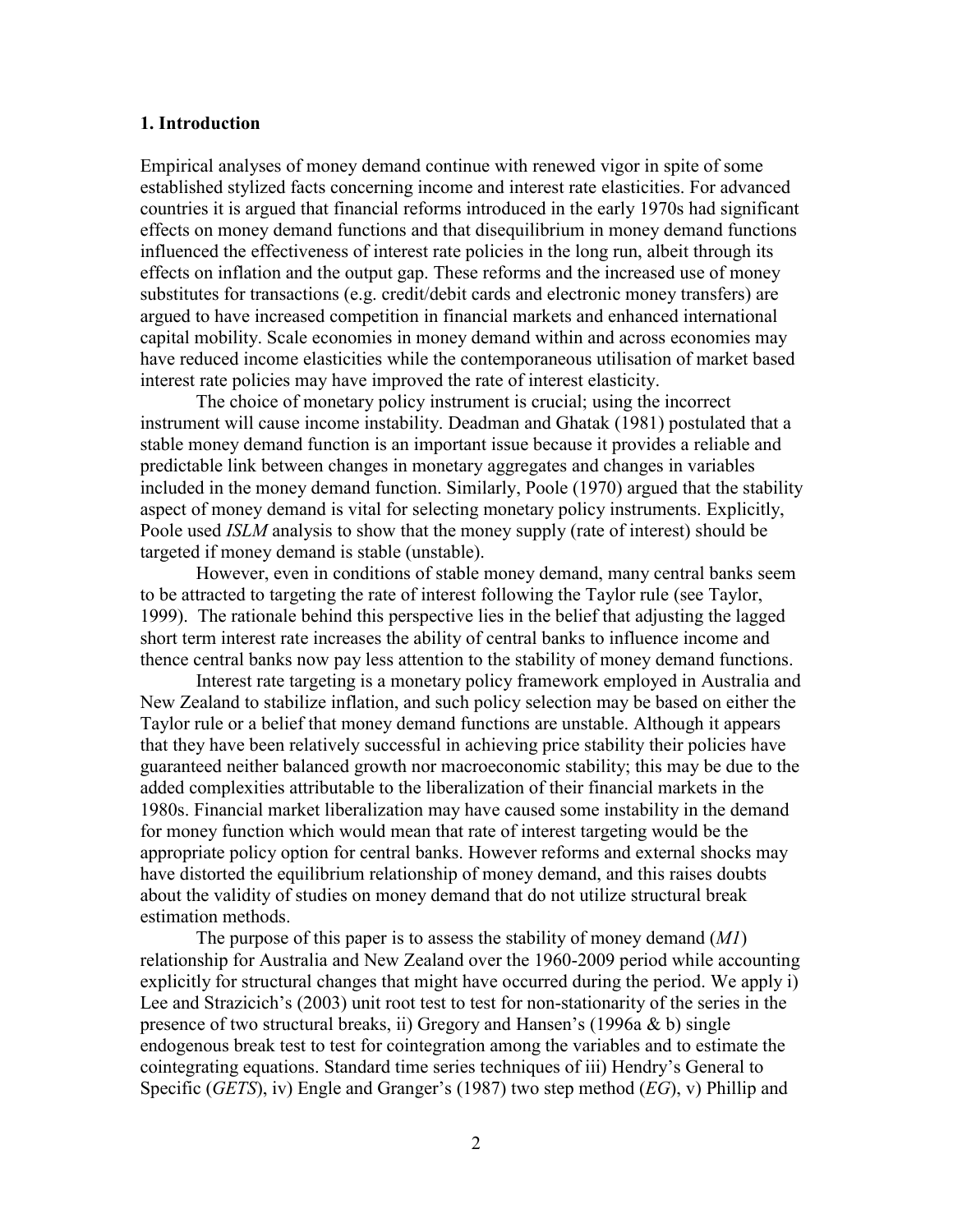Hansen's (1990) Fully Modified Ordinary Least Squares (*FMOLS*) and vi) Two Stage Least Squares (*2SLS*) are then applied to conduct sub-sample period estimations. This paper has the following structure. Section 2 presents a review of the literature. The methods and empirical results are detailed in Sections 3 and 4, respectively. Conclusions are provided in Section 5.

#### 2. Brief review of time series studies

Although there is a vast literature that presents investigations into the level and stability of money demand using cross-section, time-series or panel data estimation methods, many of the results are neither totally consistent across studies nor based on estimation methods that explicitly allow for structural breaks in the time series relationships. This is exemplified by recent studies on money demand that relate to advanced countries and, more specifically, to Australia and New Zealand.<sup>1</sup>

#### *Advanced countries*

The stability of money demand functions has been widely researched. Hoffman *et al*. (1995) constrained the income elasticity to be unity when analysing post-war data (1955- 1990) and provided evidence which suggests that *M1* demand is stable in Canada, Japan, UK, USA and West Germany. Lutkepohl and Wolters (1998) analysed the *M3* demand relationship for Germany over the 1976-1996 period and corroborates stability when the income elasticity was constraint at unity. Similar results were obtained by Maki and Kitasaka (2006) and Lucas (1988) for Japan and USA, respectively.

Studies that estimated unconstrained income elasticities include Artis *et al*. (1993) who identified significant income elasticities around 1.2 for *M1* and *M2* demand for Belgium, Denmark, France, Germany, Ireland, Italy and the Netherlands between 1979 and 1990; similar estimates were attained by Monticelli and Strauss-Kahn (1993). When Ewing and Payne (1999) examined *M1* demand for Australia, Austria, Canada, Finland, Italy, Germany, Switzerland, UK and USA they identified a range of income elasticities between 0.5 and 1.2 and suggest that *M1* demand was stable in Australia, Austria, Finland, Italy, UK and the USA when *M1* is cointegrated with real income and the nominal interest rate; stability was identified for Canada, Germany and Switzerland also but only when the exchange rate was incorporated. Baba *et al*. (1992) estimated the demand for *M1* for USA over the 1960-1988 period and obtained an income elasticity of around 0.5; comparable results for USA were obtained by Ball (2001) and Choi and Jung (2009). Clearly there is dispute over the income elasticity estimate as Haug and Lucas (1996) also examined *M1* demand for Canada over the 1953-1990 period and attained an income elasticity of around 0.4, while similar findings for Canada were obtained by Georgopoulos  $(2000)$ .<sup>2</sup> In spite of the large variation in income elasticity estimates the

 $\frac{1}{1}$  For discussions related to the theoretical developments of the demand for money see Duca and van Hoose (2004), Laidler (1993a, 1993b, 1977, 1969), Bruggemann and Nautz (1997), Barnett *et al*. (1992) and Serletis (2001).

<sup>2</sup> Other studies that found no evidence of instability in money demand functions include Hayo (2000) for Austria, Juselius (1998) for Denmark, Nielson *et al*. (2004) for Italy, Bahmani-Oskooee and Economidou (2005) for Greece, Gerlach-Kristen (2001) for Switzerland, and Nielsen (2004) and Escribano (2004) for the UK.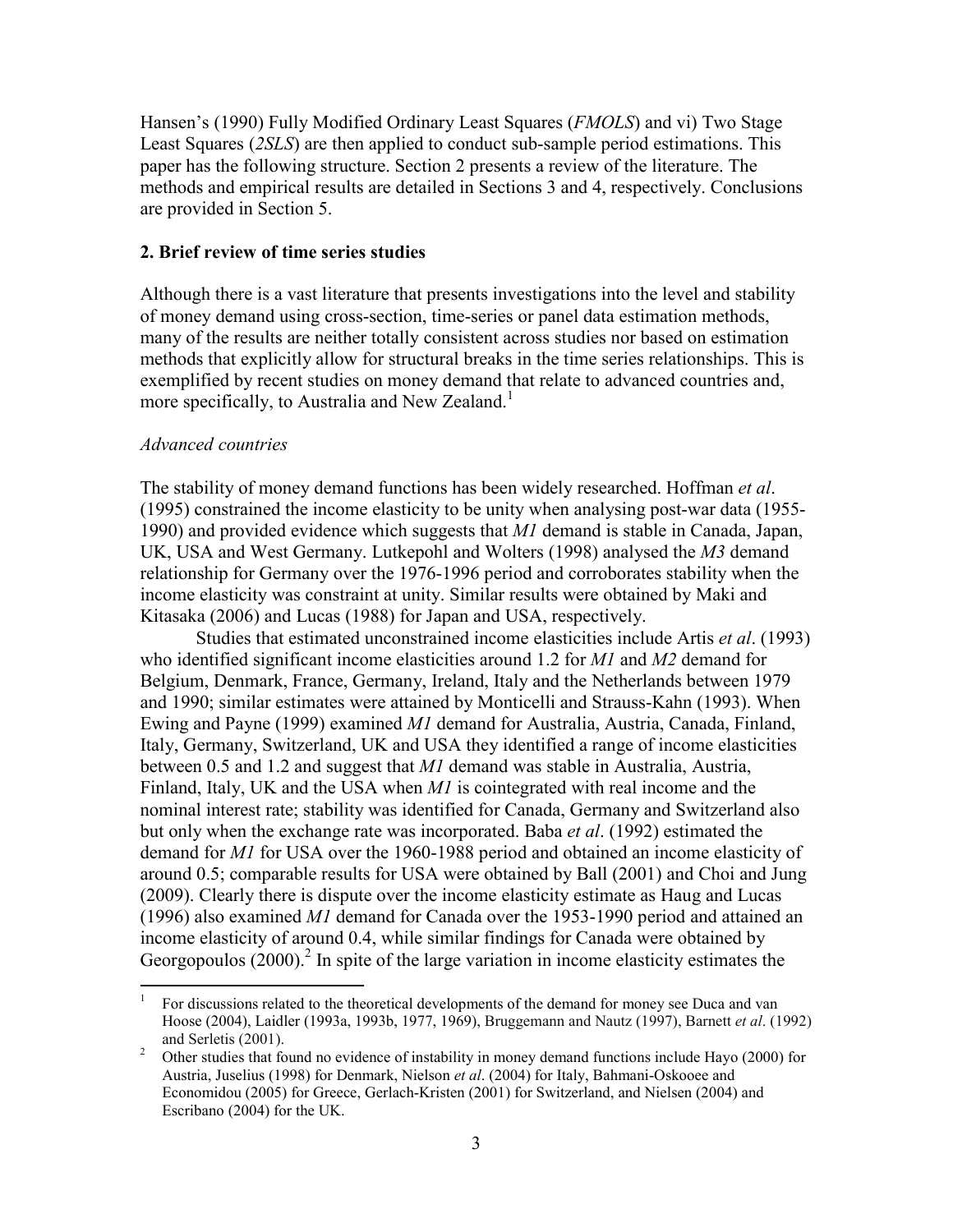aforementioned studies either implicitly or explicitly support central banks' monetary targeting regimes.

However efforts by Bahmani-Oskooee and Chomsisengphet (2002) suggest that money demand is not universally stable. They assessed the stability of *M2* demand for 11 OECD countries and obtained a range of income elasticities between 0.6 and an implausibly high 3.9. Although their findings indicate that money demand is stable in Australia, Austria, Canada, France, Italy, Japan, Norway, Sweden and USA they also suggest some *instability* of *M2* for Switzerland and the UK. Obtaining evidence against the stability of money demand suggests that interest rate targeting is optimal.

Corroborating evidence for money demand instability is not unheard of. For Canada, both McPhail (1991) and Haug (1999) asserted that the openness of financial systems had made significant impacts on broader monetary aggregates and therefore support interest rate targeting. Similarly, Nagayasu (2003) obtained a near-unit income elasticity estimate of *M2* demand for Japan over the 1958-2000 period and, through application of Hansen's (1992) stability tests, revealed that *M2* demand is unstable.

Papadopoulos and Zis (1997) investigated the determinants and the stability of money demand (*M1*, *M2* and *M3*) for Greece. Although they find that *M2* and *M3* are largely stable, they also obtain results which suggest that *M1* demand is unstable; this corroborates earlier findings of Sharma (1994). In a study of the Spanish economy, Vega (1998) finds that a structural break, which may capture changes in the openness of the financial system, has affected the stability of broad money. This leads Vega to suggest that it is reasonable to use the rate of interest to curtail inflation rates.<sup>3</sup>

#### *The case of Australia*

The pioneering study by Cohen and Norton (1969) implied stability in narrow and broad measures of money. Their study was replicated and augmented by others for various monetary aggregates. Corroborating evidence was provided by Sharpe and Volker (1977) and Pagan and Volker (1981) who found limited instability in money demand functions. Hoque and Al-Mutairi (1996) investigated the long run relationship between *M1* and its determinants (income, interest rate and price level) over the 1970-1993 period and found no instability in *M1* demand despite the countenance of financial innovation and deregulation. Valadkhani (2005) examined the determinants of *M2* demand over the 1976-2002 period and found it to be cointegrated with real income, the rate of return on 10-year Treasury bonds, and cash and inflation rates, with an income elasticity of *M2*  demand close to unity. Felmingham and Zhang (2001) examined *M2* demand over the 1976-1998 period and found it to be stable subject to a regime shift occurring during the 1991 recession, which supported earlier findings by Lim and Martin (1991), Juselius and Hargreaves (1992), Lim (1995) and Asano (1999). However, Felmingham and Zhang (2001) attained an implausibly high income elasticity of 1.2; a much lower income elasticity is expected due to increased financial efficiencies and scale economies in money demand.

Sets of empirical results that question the stability of money demand in Australia include Felmingham and Zhang (2001), who found some instability in the 1990s, and

<sup>&</sup>lt;sup>2</sup><br>3 On a policy front, Papadopoulos and Zis (1997) are doubtful whether a monetary rule can provide an efficient anti-inflation policy framework.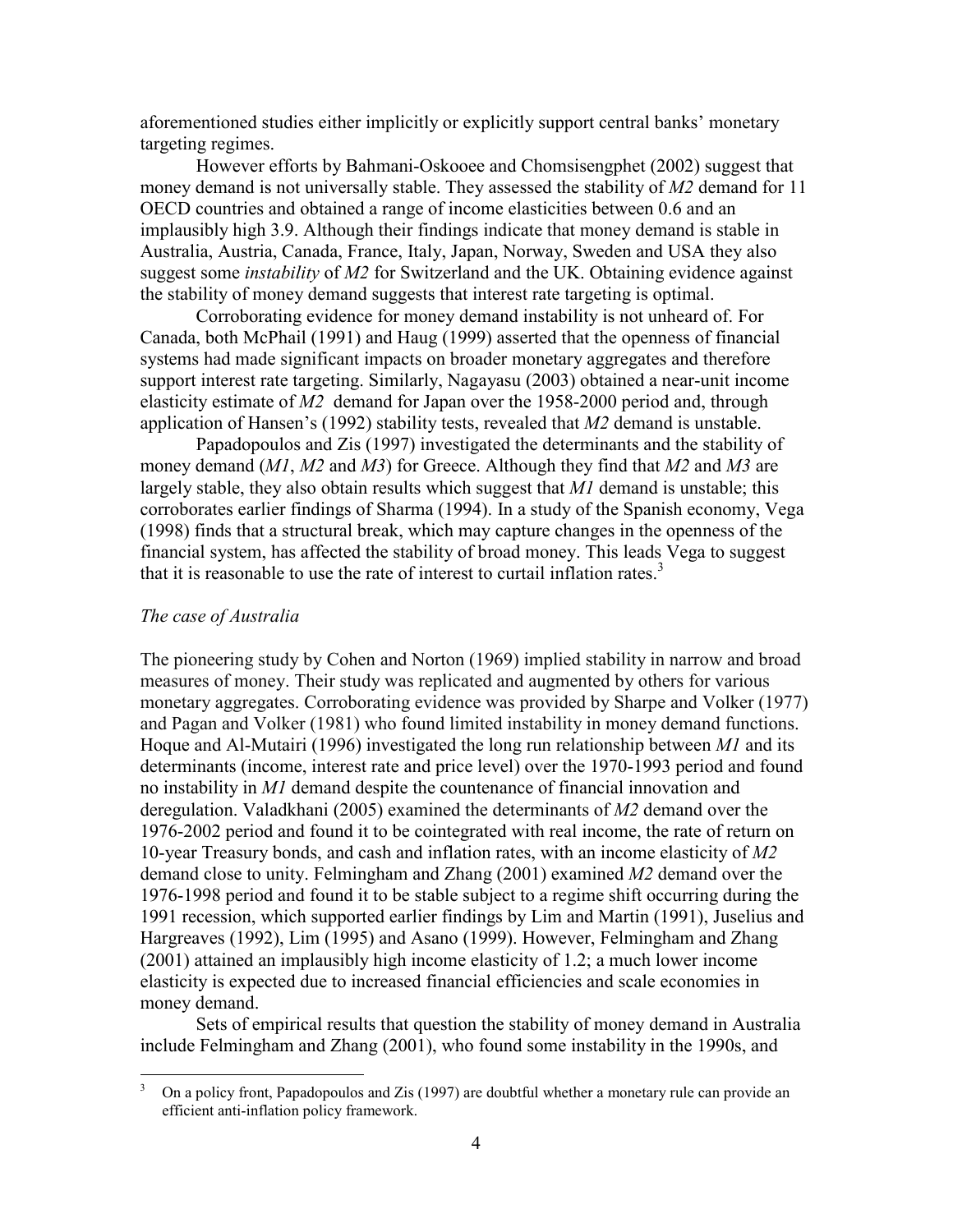Adams and Porter (1976) and Blundell-Wignall and Thorp (1987) who both provided evidence that led them to argue against the stability of narrow and broad monetary aggregates. Orden and Fisher (1993) examined the dynamic impacts of financial deregulation on *M3* demand over the 1965-1989 period and found a cointegrating relationship between real *M3* and prices and output series prior to the financial liberalization; however they did not support cointegration between *M3* demand and its price and output determinants either over the full sample or after financial liberalization, and this implies instability in the *M3* demand function over the entire period and especially subsequent to 1982.

#### *The case of New Zealand*

There is a dearth of empirical studies on money demand for New Zealand and the stability of her various monetary aggregates is yet to be determined.

As noted above, Orden and Fisher (1993) found some instability of money demand in Australia; however their results for New Zealand are different as they found stability over the whole and sub-periods. Siklos (1995a, 1995b) examined the cointegrating links between *M3*, expected inflation and short term interest rates (the difference between *NZ* and *US* rates) over the 1981-1994 period and attained implausibly high income elasticities varying between 2 to 6. The income elasticities attained by Choi and Oxley (2004) and Valadkhani (2002) also seem unexpectedly high at around 1.7 and 1.5, respectively. An income elasticity estimate that is more in line with expectations was provided by Razzak (2001) who found the income elasticity of monetary base to be around unity over the 1988-1997 period while asserting that the correlation between money and real output is stronger than that between money and inflation.

#### *Empirical issues*

Given that a number of major financial reforms were implemented by Australia and New Zealand since the 1960s to enhance the efficiency of their financial sectors it is entirely plausible that structural changes in their money demand may have occurred. Moreover, other events that influenced their domestic economies (such as natural disasters, oil price shocks and financial crises, etc.) may be associated with structural changes in the data series also. The failure to accommodate structural changes in the data series and cointegrating vectors could result in the attainment of misleading results.

Although the aforementioned Australia and New Zealand studies offer important insight on monetary policy procedures their empirical results are neither mutually supportive nor equivocal. Furthermore, with the notable exception of Felmingham and Zhang (2001) for Australia (albeit with an implausibly high income elasticity), most studies used standard time series methods that allow for no formal tests of structural breaks.

From the early 1980s, both countries underwent continuing economic liberalisation. In Australia, the mid-1980s saw financial deregulation and the Australian dollar float while in 2000 the introduction of a goods and services tax (*GST*) sought to encourage savings amongst low income earners. The formation of the Australian Stock Exchange Limited in 1987 and microeconomic reforms in the manufacturing sector both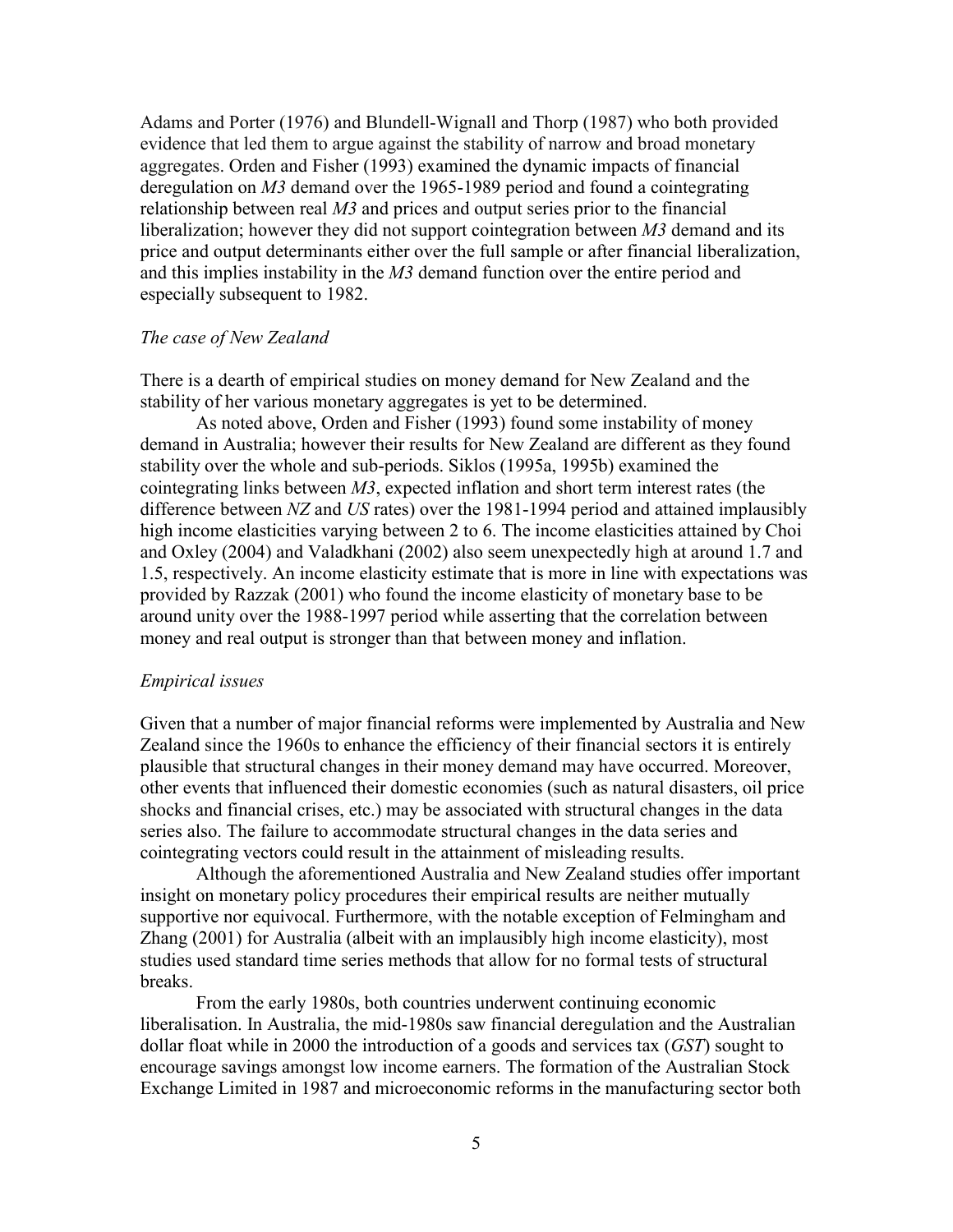boosted private investment. Similarly, a number of events also affected New Zealand's economic performance; for instance, she lost her preferential trading position with the UK in 1973, embarked on financial market deregulations in the 1980s, undertook privatisation measures during 1980s and 1990s, and experienced the Asian financial crises and climate drought in the late 1990s.

This paper fills this gap in the literature by presenting estimates of the demand for money (*M1*) for Australia and New Zealand over the 1960-2009 period. Structural breaks in the data series and cointegrating vectors are examined through the use of Lee and Strazicich (2003, 2004) and Gregory and Hansen (1996a, 1996b) methods; naturally Felmingham and Zhang (2001) were only able to apply the latter of these two methods.

#### 3. Specification and methods

Conventionally the demand for money is specified as a function of real income and the nominal interest rate, however to capture the true cost of holding money we specify the demand for money in its canonical form and its extended versions, such that:

$$
\ln m_t = \theta_0 + \theta_y \ln(y_t) + \theta_R R_t + \varepsilon_t
$$
\n(1)

$$
\ln m_t = \theta_0 + \theta_y \ln(y_t) + \theta_R R_t + \theta_E \ln E_t + \theta_\pi \pi_t + \varepsilon_t
$$
 (2)

where  $\theta_0$  = intercept,  $m$  = real narrow money stock,  $y$  = real output,  $R$  = cost of holding money proxied with the nominal short term interest rate,  $E = \text{cost of holding money}$ proxied with the real effective exchange rate,  $\pi$  = cost of holding money proxied with the inflation rate and  $\varepsilon \approx N(0, \sigma)$ . Real money balances are defined as the narrow monetary aggregate, *M1*, deflated by the *GDP* deflator. Real output is constructed using nominal *GDP* (deflated by the *GDP* deflator) and the change in the *GDP* deflator is our proxy of the inflation rate. The 3-month deposit rate is our proxy for the nominal interest rate. Annual data for the 1960-2009 period were obtained from International Financial Statistics (2010) and the World Development Indicators (2010).

Our explicit expectation of the sign and magnitude of real income is positive and less than unity. Ball (2001) pointed out that low income elasticity estimates would imply that the Friedman rule is not optimal and that the money supply should grow more sluggishly than income to attain price stability. In advanced countries, the income elasticity is expected to be much lower than unity due to improvements in and developments of financial systems. Our explicit expectations of the signs and magnitudes of cost of holding money variables (nominal interest rate, inflation rate and real exchange rate) are negative and small.<sup>4</sup>

#### *Lee and Strazicich (2003) tests*

The endogenous two-break *LM* unit root tests proposed by Lee and Strazicich (2003) can be explained using two models viz., model A and model C. Both models are based on

 $\frac{1}{4}$  See Laidler (1993a, 1993b), Sriram (1999) and Hoffman and Rasche (2001) for surveys of long run elasticities of money demand.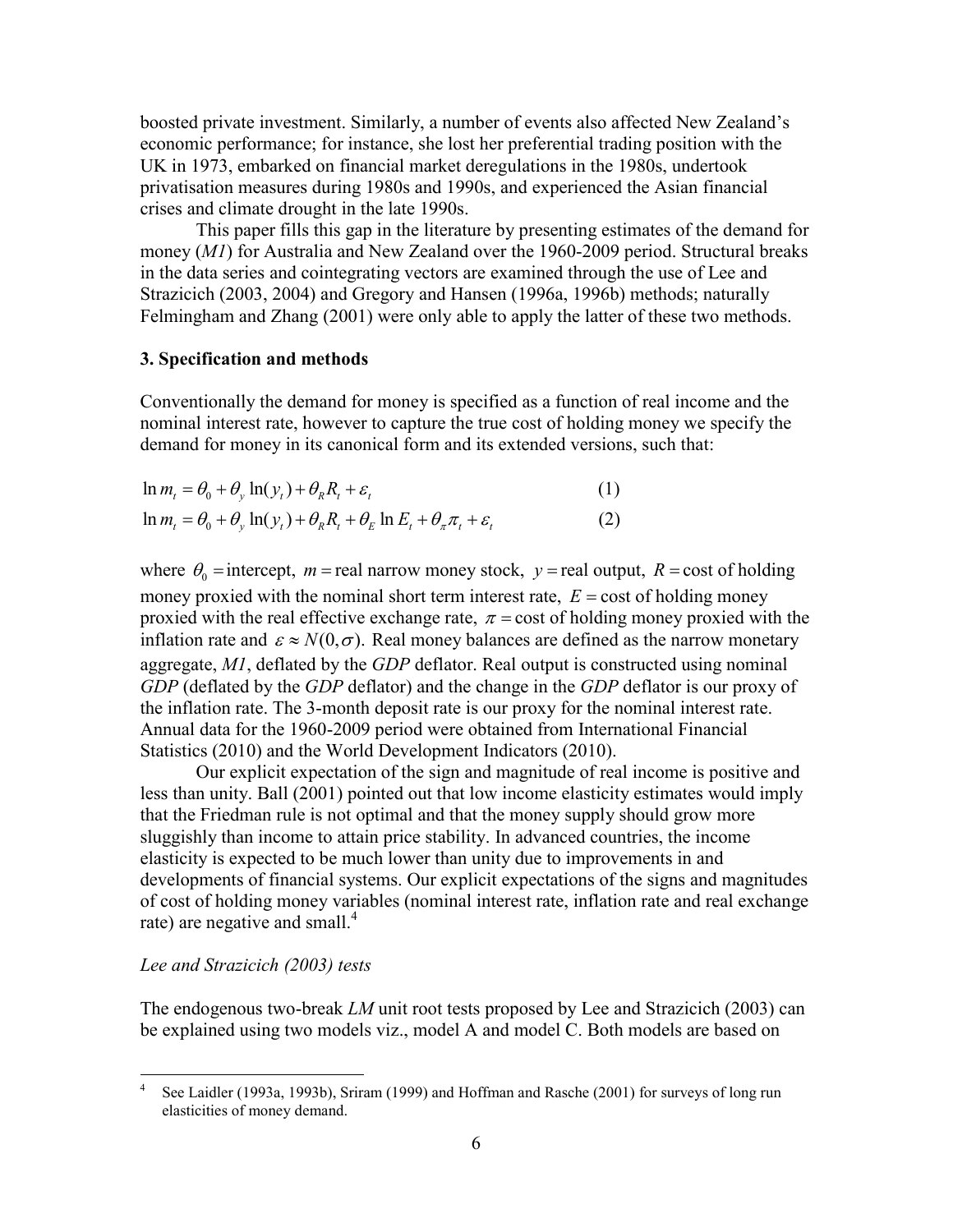alternative assumptions about structural breaks; model A allows for two shifts in the intercept and model C includes two shifts in the intercept and trend.

Model A is specified as follows:

$$
Z_{t} = [1, t, D_{1t}, D_{2t}] \tag{3}
$$

where  $D_{it} = 1$  for  $t \geq T_{Bi} + 1$ ,  $j = 1, 2$ , and 0 otherwise. The break date is denoted by  $T_{Bi}$ . The null and alternative hypotheses of model A are:

$$
H_0: y_t = \mu_0 + d_1 B_{1t} + d_2 B_{2t} + y_{t-1} + v_{1t};
$$
  
\n
$$
H_1: y_t = \mu_1 + \gamma t + d_1 D_{1t} + d_2 D_{2t} + v_{2t};
$$
\n(4)

The specification and null and alternative hypotheses of model C, respectively, are:

$$
Z_{t} = [1, t, D_{1t}, D_{2t}, DT_{1t}, DT_{2t}]
$$
\n(5)

$$
H_0: y_t = \mu_0 + d_1 B_{1t} + d_2 B_{2t} + d_3 D_{1t} + d_4 D_{2t} + y_{t-1} + v_{1t};
$$
  
\n
$$
H_1: y_t = \mu_1 + \gamma t + d_1 D_{1t} + d_2 D_{2t} + d_3 D T_{1t} + d_4 D T_{2t} + v_{2t};
$$
\n(6)

where  $DT_{jt} = t - T_{Bj}$  for  $t \ge T_{Bj} + 1$ ,  $j = 1, 2$ , and 0 otherwise;  $B_{jt} = 1$  for  $t = T_{Bj} + 1$ ,  $j = 1, 2$ , and 0 otherwise;  $v_{1t}$  and  $v_{2t}$  denote the stationary error terms. The *LM* unit root test statistic can be obtained by estimating:

$$
\Delta y_t = \delta' \Delta Z_t + \phi S_{t-1} + \mu_t \tag{7}
$$

where  $S_t = y_t - \psi_x - Z_t \delta$ ,  $t = 2, \dots, T$ ; the regression of  $\Delta y_t$  provides estimates of  $\delta$ ;  $\psi_x = y_1 - Z_t \delta$  and the first observations of  $y_t$  and  $Z_t$  are  $y_1$  and  $Z_1$ , respectively. The *LM* test statistics are provided by  $\bar{\tau}$  which is the test statistic for the unit root null hypothesis that  $\phi = 0$ .

Initially we allocated a maximum lag length of 8 periods and obtained the optimal lag length on the basis of the significance of the last lag. The break dates are determined where the *LM* test statistic is at its minimum. The critical values of this test are tabulated in Lee and Strazicich (2003, 2004).

#### *Gregory and Hansen tests*

Unlike the Bai and Perron (2003) and Lee and Strazicich (2003) tests, Gregory and Hansen's (1996a, 1996b) (henceforth *GH*) method is a test for structural changes in the cointegrating vector. The null hypothesis of no cointegration with structural breaks is tested against the alternative of cointegration. *GH* has postulated four models that are based on alternative assumptions about structural breaks: *model 1* is a level shift; *model 2* is a level shift with trend; *model 3* is a regime shift where both the intercept and the slope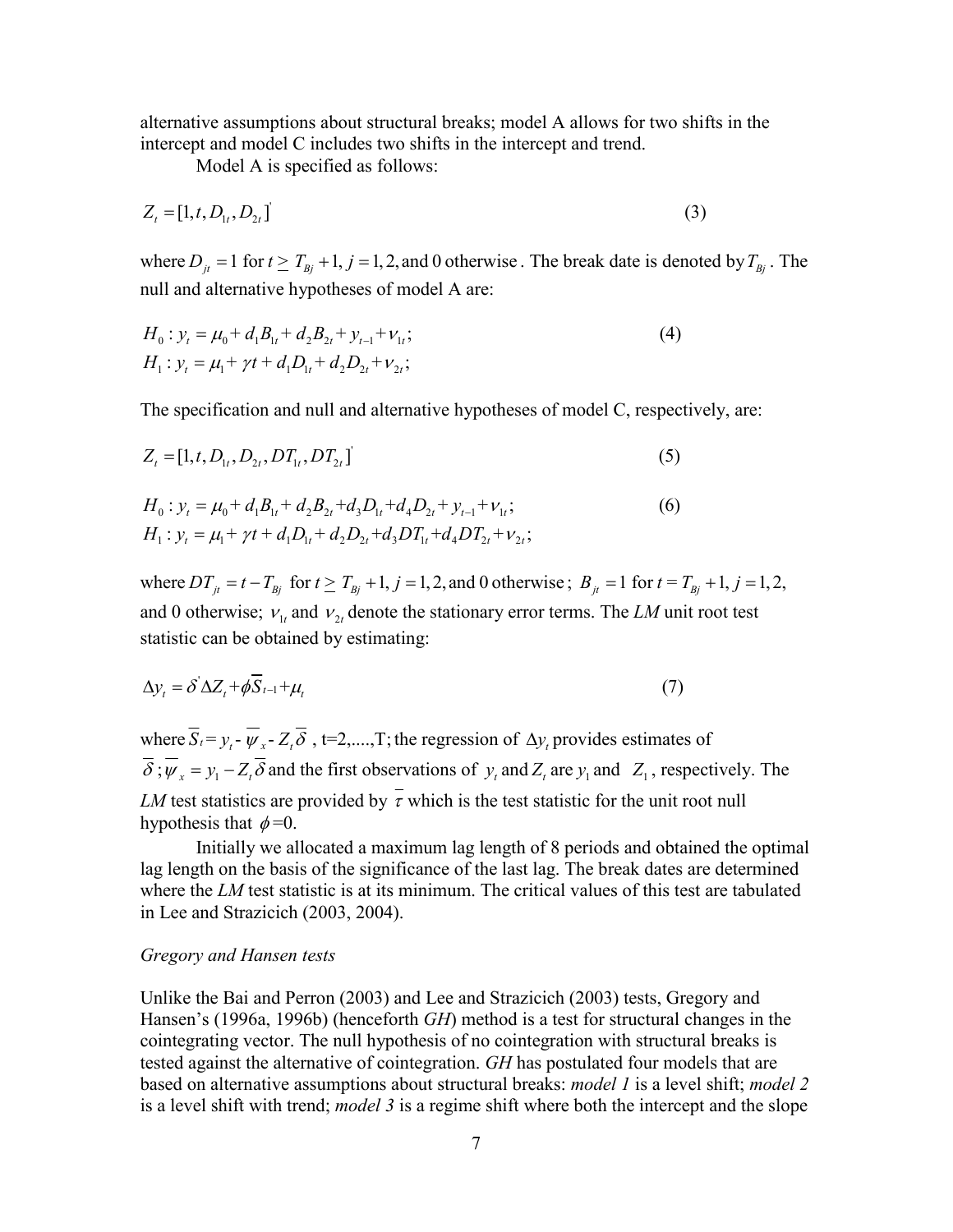coefficients change and *model 4* is a regime shift where intercept, trend and slope coefficients all change. The single break date in these models is endogenously determined. Based on equation (2) the implied specification of these four models with structural breaks, respectively, are as follows:

$$
\ln m_t = \mu_1 + \mu_2 \varphi_{ik} + \alpha_1 \ln(y_t) + \alpha_2 R_t + \alpha_3 \ln E_t + \alpha_4 \pi_t + \varepsilon_t
$$
\n(8)

$$
\ln m_t = \mu_1 + \mu_2 \varphi_{ik} + \beta_1 t + \alpha_1 \ln(y_t) + \alpha_2 R_t + \alpha_3 \ln E_t + \alpha_4 \pi_t + \varepsilon_t \tag{9}
$$

$$
\ln m_t = \mu_1 + \mu_2 \varphi_{ik} + \beta_1 t + \alpha_1 \ln(y_t) + \alpha_{11} \ln(y_t) \varphi_{ik} + \alpha_2 R_t + \alpha_{22} R_t \varphi_{ik}
$$
  
+
$$
\alpha_3 \ln E_t + \alpha_{33} \ln E_t \varphi_{ik} + \alpha_4 \pi_t + \alpha_{44} \pi_t \varphi_{ik} + \varepsilon_t
$$
 (10)

$$
\ln m_t = \mu_1 + \mu_2 \varphi_{ik} + \beta_1 t + \beta_2 t \varphi_{ik} + \alpha_1 \ln(\gamma_t) + \alpha_{11} \ln(\gamma_t) \varphi_{ik} + \alpha_2 R_t + \alpha_{22} R_t \varphi_{ik}
$$
  
+ $\alpha_3 \ln E_t + \alpha_{33} \ln E_t \varphi_{ik} + \alpha_4 \pi_t + \alpha_{44} \pi_t \varphi_{ik} + \varepsilon_t$  (11)

A break date is selected where the absolute value of the *ADF* test statistic is at its maximum. The critical values for cointegration are tabulated in Gregory and Hansen (1996a, 1996b) and are used for testing cointegration in the *EG* method with unknown breaks<sup>5</sup>

#### **4. Empirical results**

#### *Lee and Strazicich (2003) tests*

Endogenous two break minimum *LM* unit root tests were applied to assess the order of integration of variables. Table 1 reports the results for these tests based on models A and C which represent two breaks in the intercept (model A) and two breaks in the intercept and trend (model C). The test statistics of the *LM* unit root tests for the five variables (real *M1*, real income, nominal interest rate, real exchange rate and inflation rate) do not exceed the critical values in absolute terms and therefore the unit root null cannot be rejected at the 5% level. The *t*-statistics corresponding to the break dates are statistically significant at conventional levels (not reported for brevity). Break dates are fairly consistent across models, are expected for both countries and are in line with the timings of macroeconomic events outlined above.

#### {Table 1 about here}

#### *Cointegration tests*

 $\overline{a}$ 

The *GH* method was applied to test for cointegration between the variables in canonical and extended equations of money demand (i.e. equations (1) and (2), respectively); results are provided in Table 2. The null hypothesis of no cointegration is rejected for canonical specification (1) in models 1 (break date [hereafter BD]: 1994) and 4 (BD:

<sup>5</sup> Gregory and Hansen developed the critical values by modifying the MacKinnon (1991) procedure.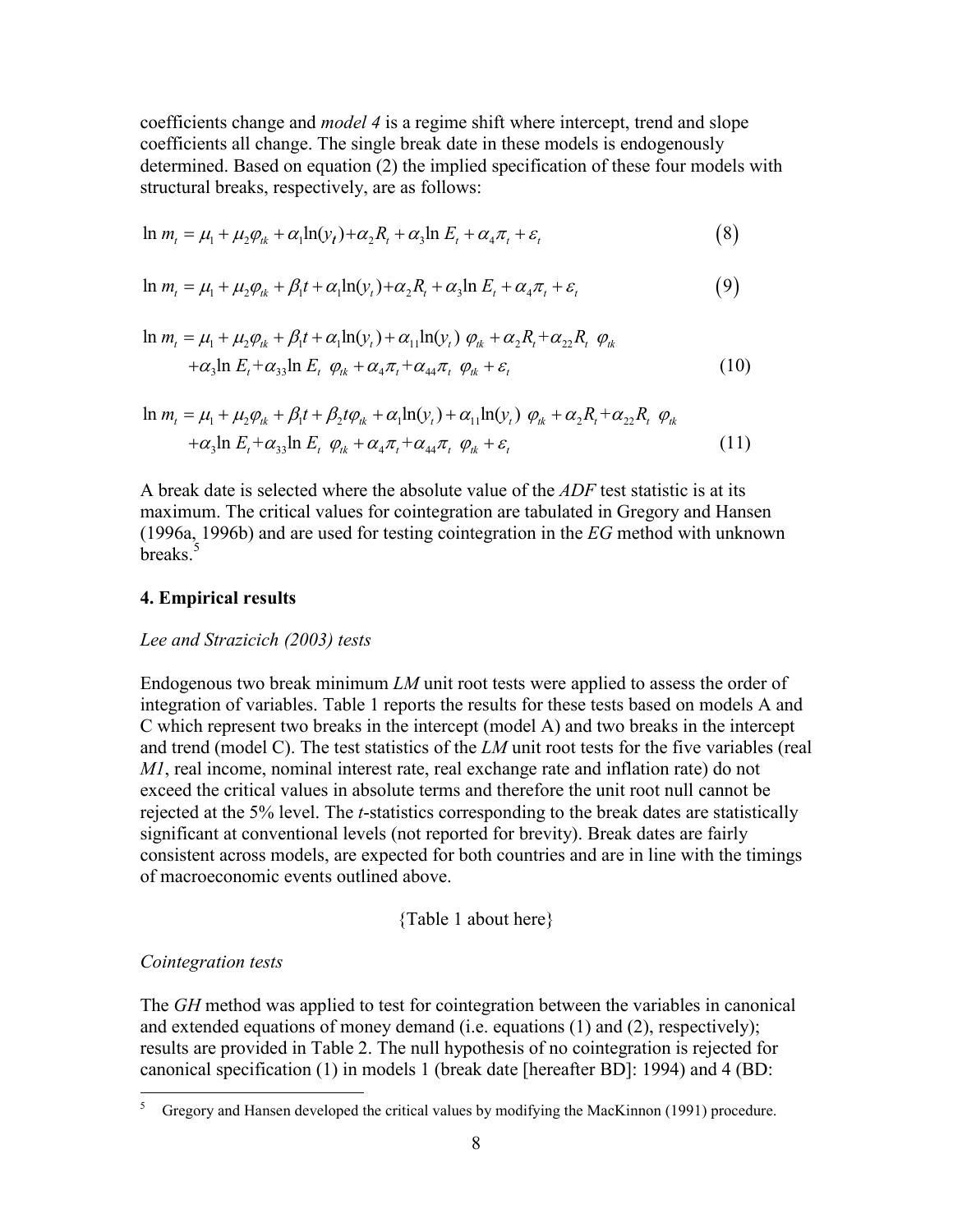1984) for Australia and in models 3 (BD: 1998) and 4 (BD: 1984) for New Zealand. For specification (2), models 1 and 2 reject the null hypothesis of no cointegration for Australia and the break dates are 1984 and 1997, respectively. Using the same specification, the null hypothesis of no cointegration is rejected only in model 4 for New Zealand with a break date of 1984. These results support the existence of long run relationships of the demand for money in both countries. Explicitly, the results of the canonical form show that money demand is cointegrated with real income and the nominal interest rate; the same can be observed when the model is augmented with real exchange and inflation rates, as in the extended version. Break dates for both countries are consistent with those attained through the application of Lee and Strazicich's (2003) method. A majority of the break dates are in 1980s; this is not unexpected because both countries underwent major economic reforms in the 1980s and the break dates may highlight the importance of financial reforms in these domestic economies.

#### {Table 2 about here}

#### *Long run estimates*

*GH* cointegrating equations were estimated with the *EG* method and the results are presented in Table 3. Given *a priori* expectation that the income elasticity estimates should be less than unity, we can conclude that there are plausible results for Australia in model 4 (canonical specification) and model 1 (extended specification) and plausible results for New Zealand in model 4 (extended specification). The estimated coefficients in these models have expected signs and are statistically significant at the 95% confidence level. For Australia, the income elasticity of money demand is around 0.64, which implies that a 1% increase in real income raises the demand for money by about 0.64%, while for New Zealand the income elasticity of money demand is around 0.68, which implies that a 1% increase in real income would raise the demand for money by about  $0.68\%$ , all ceteris paribus.<sup>6</sup> With these findings, we argue that the money demand relationships in Australia and New Zealand have undergone regime shifts where intercept, trend and slope coefficients have changed. Australian money demand has also undergone both intercept shift (extended specification) and regime shift (canonical specification) with the latter appearing to be dominant.

#### {Table 3 about here}

#### *Sub-sample estimates*

 $\overline{a}$ 

Given the presence of these obtained break dates it is prudent to examine long run elasticities of money demand for sub-sample periods.<sup>7</sup> The observed common break is 1984, and moreover a break in late 1990s is also present for both countries. Consequently

<sup>6</sup> We disregarded the estimates of other models for both countries because they are either statistically insignificant or have implausible income elasticity magnitudes. The canonical specification failed to explain the determinants of money demand for New Zealand, leading us to prefer the extended version.

<sup>7</sup> We only considered break dates of those models which reveal the existence of cointegration.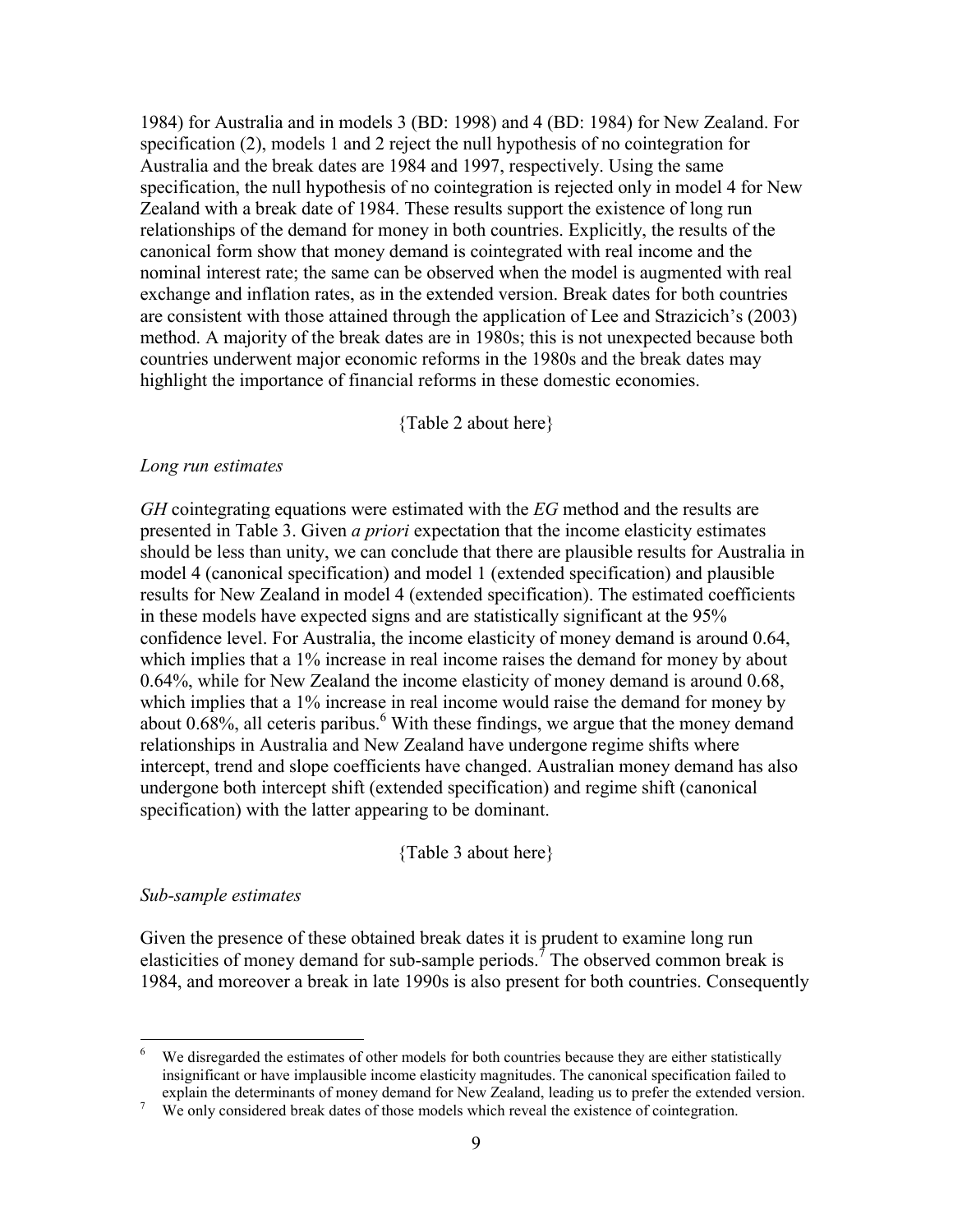we select two sets of sub-samples such that pre-reforms periods are 1960-1983 and 1960- 1997 and post-reform periods are 1984-2009 and 1998-2009.

Application of four time series methods viz., *GETS*, *EG*, *FMOLS* and *2SLS* give consistent results for both sets of sub-samples; $<sup>8</sup>$  see Table 4 and 5 for the sub-sample</sup> cointegrating equations based on canonical and extended equations, respectively. The estimated coefficients have expected signs and are significant at conventional levels. Almost without exception, the income elasticity estimates are less than unity and the estimates of nominal interest, real exchange and inflation rates have the expected negative signs.

> {Table 4 about here} {Table 5 about here}

The sub-sample estimates provide useful insight on whether the financial reforms had any significant effect. If they have been effective then there should be evidence for some economies of scale in the use of *M1*; further the response of the demand for money to the rate of interest should improve because of a progression towards more marketbased interest rate policies and increased capital mobility. In other words and relative to the pre-reform period, the post-reform sub-samples should show a relatively lower income elasticity estimate while the absolute value of the interest rate estimate should increase.

The results in Table 4 and 5 show that income (interest rate) elasticities in both canonical and extended equations have declined (increased) in the post-reform subsamples. Further, in most cases the estimates of real exchange and inflation rates have increased relative to the pre-reform estimates. These observed changes in the long run elasticities seem to be slightly greater in the first set of sub-samples where the break date is 1984, and they may be illustrating that reforms have improved the financial efficiency in both countries. Also it is likely that structural breaks may have caused some short-run instability in the money demand functions.

#### *Short run estimates*

 $\overline{a}$ 

The short run error correction models (*ECM*) are estimated with Hendry's *GETS* approach<sup>9</sup> with the *GH* cointegrating equations used to establish the *ECM* models. The dependent variable (∆ln*mt*) is regressed on its lagged values, the current and lagged values of explanatory variables ( $\Delta \ln(y_t)$ ,  $\Delta R_t$ ,  $\Delta \ln E_t$  and  $\Delta \pi_t$ ) and the one period lagged residuals from the respective *GH* cointegrating equation. Application with a maximum of 4 period lags and further application of variable deletion tests provide parsimonious *ECM* models, as reported in Table 6. Two *ECM* models are estimated using Australian data, based on *GH* models 1 and 4 and presented in columns Aus (1) and Aus (2); the results of the *ECM* model based on New Zealand data, which are based on *GH* model 4, are presented in column NZ (1).

{Table 6 about here}

<sup>8</sup> See Kumar *et al*. (2010a, 2010b) and Rao (2007) for details on alternative time series methods.

<sup>9</sup> See Taylor (1986) and Rao *et al*. (2010) for an overview and strengths of the *GETS* technique.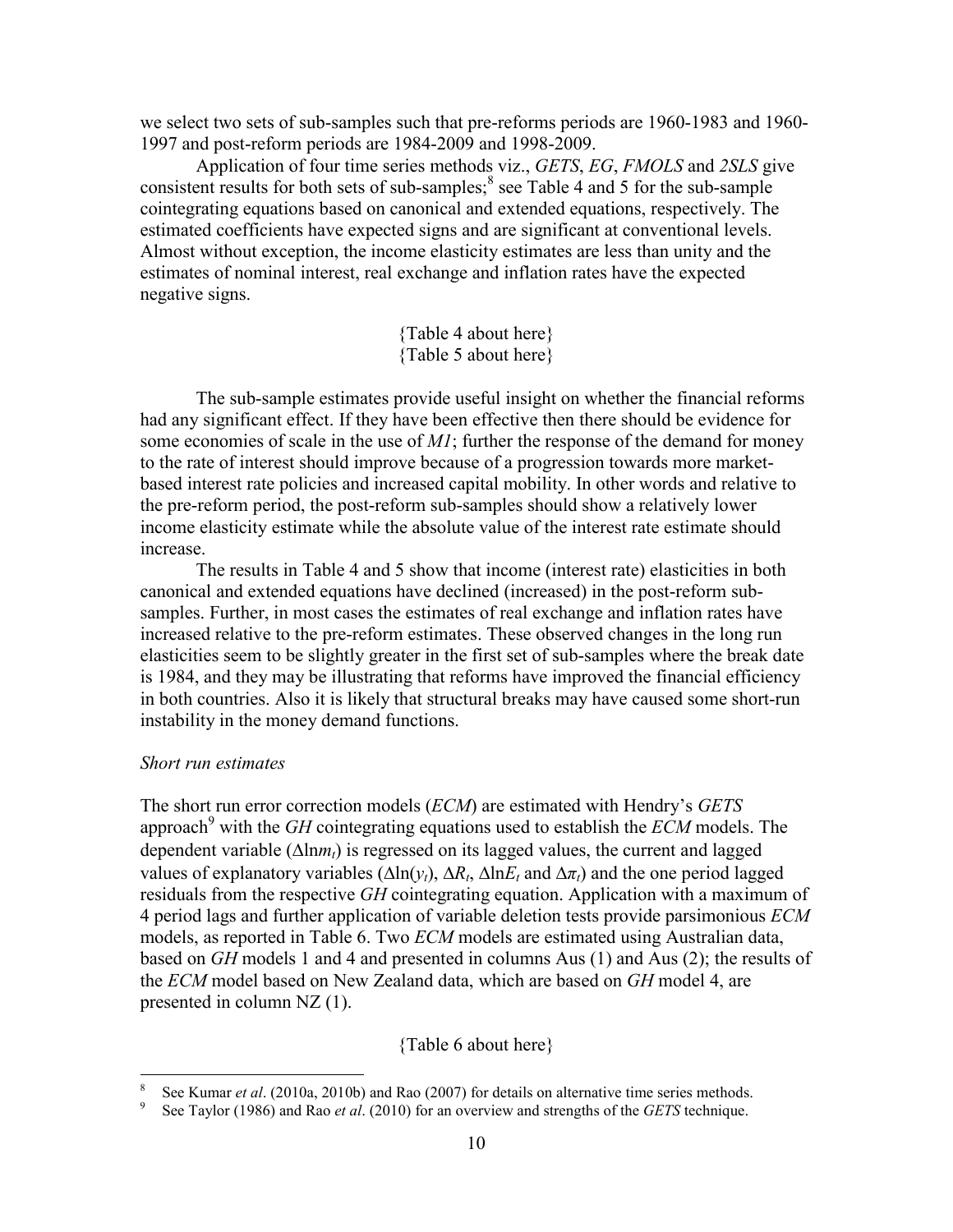The short run dynamic estimates are statistically significant at the 5% level and the lagged error correction term  $(ECM<sub>t-1</sub>)$  has the expected negative sign; this implies a negative feedback mechanism which suggests that if there are departures from equilibrium in the previous period then this departure is reduced in the current period by about 21-25% for Australia and by about 11% for New Zealand.<sup>10</sup>

#### *Stability tests*

Finally, we assessed the stability of *M1* demand functions using the Aus (2) and NZ (1) estimated equations for whole- and sub-sample periods through application of *CUSUM* and *CUSUMSQ*; note that the results of the stability tests for equation Aus (1) gave qualitatively similar results. To conserve space, we report only the *CUSUMSQ* tests for sub-periods 1984-1998 and 1998-2009, as shown in Figures 1 to 4.

{Insert Figures 1 to 4 about here}

These stability tests illustrate that *M1* demand functions were unstable in both countries over the 1984-1998 period, which may imply that the 1980s reforms did have a significant impact on the demand for money in both countries. However this impact on stability was temporary, as stability of *M1* demand is not rejected after 1998. Further, *M1* stability is not rejected in the whole-sample period.

The observed instability in money demand functions for both countries during the 1984-1998 period implies that it would have been appropriate monetary policy stance for their central banks to target the rate of interest. However, there is lack of evidence to support instability in the money demand functions after 1998, and therefore it would not be unreasonable if these central banks chose to switch policies and target the money supply as their instrument of monetary policy.

As emphasized by Poole (1970), the money supply (rate of interest) should be targeted if money demand is stable (unstable) and targeting the rate of interest when money demand is stable will accentuate instability in income. Under these circumstances, monetary targeting was the feasible policy stance for both countries.

#### 5. Conclusion

This paper has examined the demand for real narrow money (*M1*) for Australia and New Zealand over the 1960-2009 period. Two specifications were considered: the canonical form and its extended form through augmentations of real exchange and inflation rates to capture the costs of holding money. Both specifications performed well for Australia but only the augmented version was plausible for New Zealand. The application of Lee and Strazicich's (2003) endogenous two break minimum *LM* unit root tests reveal that the variables (real *M1*, real income, nominal interest rate, real exchange rate and inflation rate) are *I*(1) in levels.

 $10\,$ <sup>10</sup> The  $\chi^2$  statistics indicate that there are no diagnostic test issues associated with serial correlation ( $\chi^2_{sc}$ ), functional form misspecification ( $\chi^2_{\text{ff}}$ ), non-normality ( $\chi^2_{\text{n}}$ ) or heteroskedasticity ( $\chi^2_{\text{hs}}$ ) in the residuals; hence, the short run dynamic results are well-determined and robust.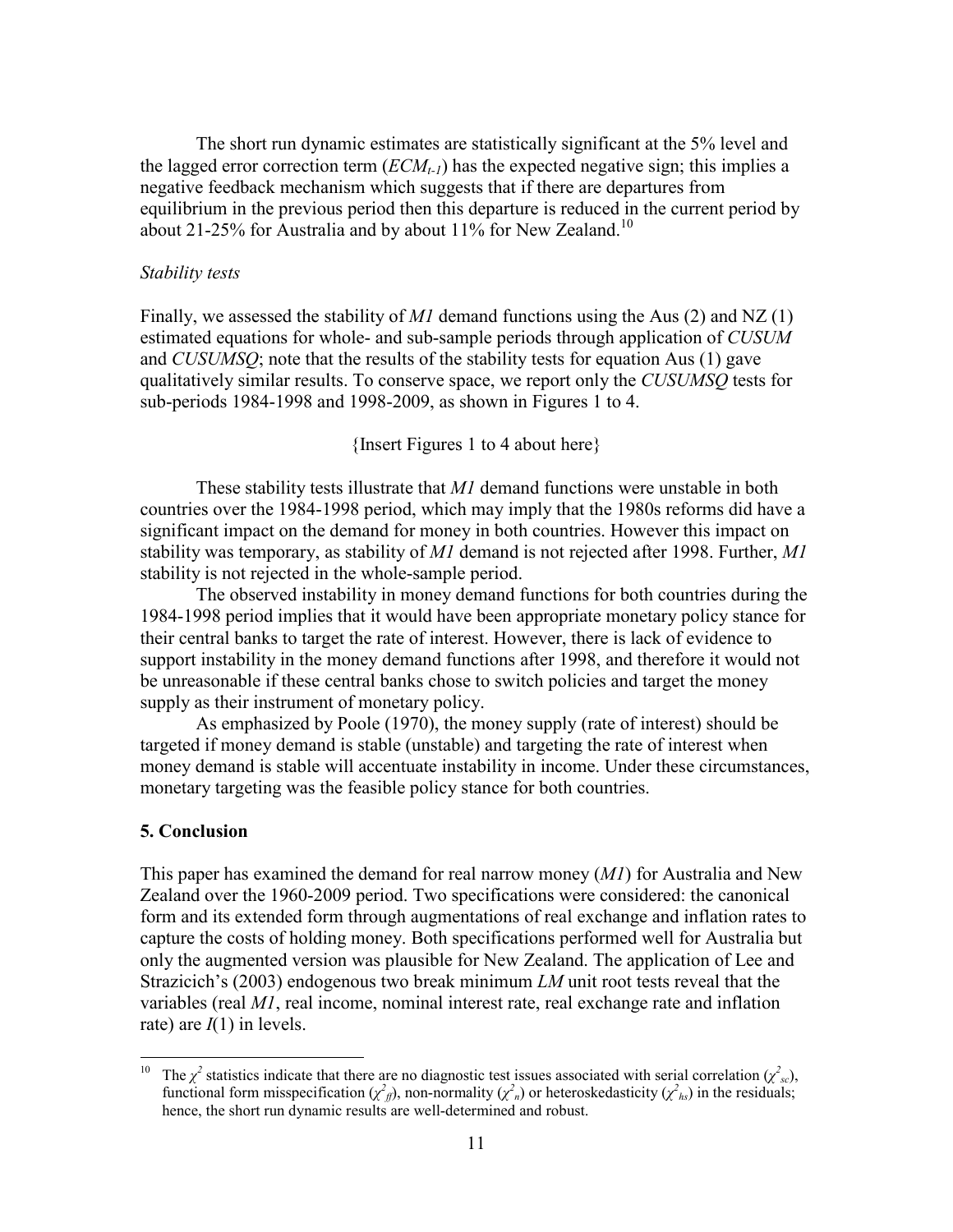Application of Gregory and Hansen's method revealed that the cointegrating relationships of money demand underwent intercept and regime shifts in Australia and a regime shift in New Zealand. The results suggest a common break date of 1984; a break in the late 1990s was also present for both countries. Since the early 1980s both countries underwent continuing economic liberalisation and the early break date may be capturing the circumstances of financial reforms. Estimates for the entire period reveal income elasticity estimates of around 0.64 and 0.68 for Australia and New Zealand, respectively, and the demand for money responds negatively to variations in the nominal rate of interest, and real exchange and inflation rates, albeit by small amounts.

 Application of four time series methods viz., *GETS*, *EG*, *FMOLS* and *2SLS* gave consistent results for two sets of sub-samples with 1984 and 1998 break dates. The income (interest rate) elasticities in both canonical and extended equations declined (increased) in the post-reform sub-samples. This illustrates improvements in the financial system around the break dates that are closely associated with the financial reforms.

 Stability tests showed that money demand functions were unstable in the period 1984-1998 for both countries. The structural changes around 1984 did have a significant though temporary impact on the demand for money as the stability of *M1* demand is not rejected after 1998. These findings imply that it would not have been unreasonable for their central banks to use the rate of interest as an instrument of monetary policy during the period of instability and, following Poole (1970), monetary targeting when the money demand is stable.

 Future research could examine the nature of financial reforms and their individual impacts on the demand for money. Given that a number of reforms have been implemented since the 1980s along with a number of other important events, it would be useful to analyze their impacts more specifically. Further research could use structural break tests to examine the stability of broad money for both countries.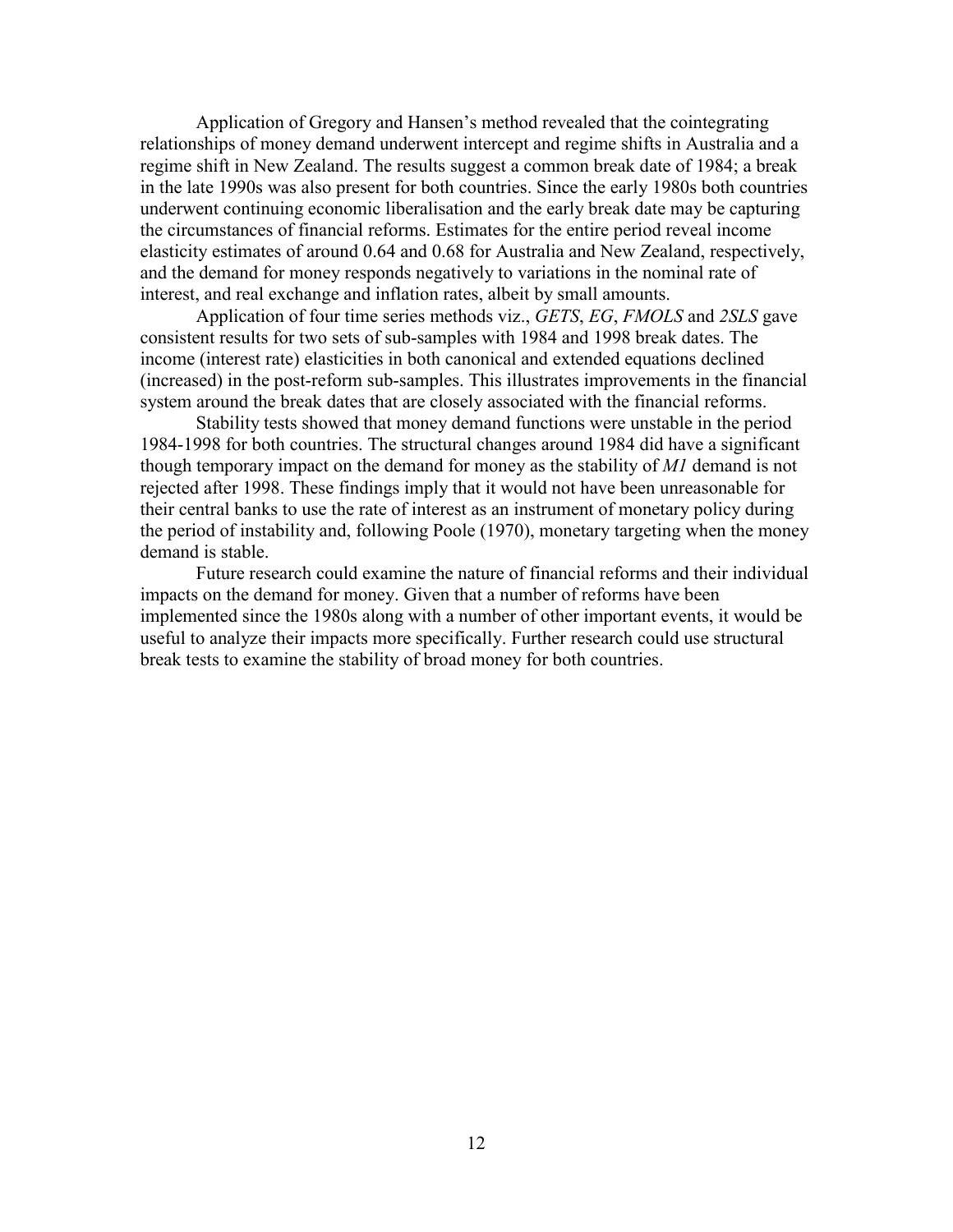#### **References**

- Adams, C. and Porter, M.G. (1976) 'The stability of the demand for money,' in Reserve Bank of Australia *Conference in applied Economic Research: Paper and Proceedings.*
- Artis, M. J., Bladen-Hovell, R. C. and Zhang,W. (1993) 'A European money demand function'. in: P. R. Masson and M. P. Taylor (eds.), Policy issues in the operation of currency unions. Cambridge: Cambridge University Press, pp. 240-263.
- Asano, H. (1999) 'Financial deregulation and stability of money demand: the Australian case,'*Australian Economic Papers*, 38, 407-421.
- Baba, Y., Hendry, D.F. and Starr, R.M. (1992) 'The demand for M1 in the U.S.A., 1960–1988,' *Review of Economic Studies,* 59, 25–61.
- Bahmani-Oskooee, M. and Chomsisengphet, S. (2002) 'Stability of M2 money demand function in industrial countries,' *Applied Economics*, 34, 2075–83.
- Bahmani-Oskooee, M. and Economidou, C. (2005) 'How stable is the demand for money in Greece?,' *International Economic Journal*, 19, 461-472.
- Bai, J. and Perron, P. (2003) 'Computation and analysis of multiple structural change models,' *Journal of Applied Econometrics*, 18, 1-22.
- Ball, L. (2001) 'Another look at long-run money demand,' *Journal of Monetary Economics*, 47, 31–44.
- Barnett, W., Fisher, D., and Serletis, A. (1992) 'Consumer theory and the demand for money,' *Journal of Economic Literature, 30*, 2086–2119.
- Blundell-Wignall, A. and Thorp, S. (1987) 'Money demand, own interest rates and deregulation,' *Reserve Bank Research Discussion Paper No. 8703*, RBA, Sydney.
- Bruggemann, I. and Nautz, D. (1997) 'Money growth volatility and the demand for money in Germany: Friedmans volatility hypothesis revisited,' *Review of World Economics*, 133, 523-537.
- Choi, K. And Jung, C. (2009) 'Structural changes and the US money demand function', *Applied Economics*, 41, 1251-1257.
- Choi, D. and Oxley, L. (2004) 'Modelling the demand for money in New Zealand,' *Mathematics and Computers in Simulation*, 64, 185-191.
- Cohen, A.M. and Norton, W.E. (1969) 'Demand equations for money,' *Reserve Bank Research Discussion Paper No. 3*, RBA, Sydney.
- Deadman, D. and Ghatak, S. (1981) 'On the stability of the demand for money in India', *Indian Economic Journal,* 29, 41-54.
- Duca, J.V. and VanHoose, D.D. (2004) 'Recent developments in understanding the demand for money,' *Journal of Economics and Business*, 56, 247-272.
- Engle, R. and Granger, C.W.J. (1987) 'Cointegration and error correction: representation, estimation and testing,' *Journal of Econometrics*, 55, 252-276.
- Escribano, A. (2004) 'Non linear error correction: the case of money demand in the United Kingdom (1878-2000),' *Macroeconomic Dynamics*, 8, 76-116.
- Ewing, B.T. and Payne, J.E. (1999) 'Some recent international evidence on the demand for money,' *Studies in Economics and Finance*, 19, 84-107.
- Felmingham, B. and Zhang, Q. (2001) 'The long run demand for broad money in Australia subject to regime shifts,' *Australian Economic Papers*, 40, 146-55.
- Georgopoulos, G. (2000) 'Estimating demand for money in Canada: Does including an own rate of return matter?' available at http://www.utsc.utoronto.ca/mgmt/research/working-papers/jessay16.pdf.
- Gerlach-Kristen, P. (2001) 'The demand for money in Switzerland 1936-1995,' *Schweizerische Zeitschrift für Volkswirtschaft und Statistik*, 137, 535-554.
- Gregory, A.W. and Hansen, B.E. (1996a) 'Residual-based tests for cointegration in models with regime shifts,' *Journal of Econometrics*, 70, 99-126.
- Gregory, A.W. and Hansen, B.E. (1996b) 'Tests for cointegration in models with regime and trend shifts,' *Oxford Bulletin of Economics and Statistics*, 58, 555-559.
- Hansen, B. E. (1992) 'Tests and parameter instability in regressions with I(I) processes,' *Journal of Business and Economic Statistics*, 10, 321-335.
- Haug, A.A. (1999) 'Money demand functions: data span and tests,'" available at http://www.econ.canterbury.ac.nz/research/working\_papers.shtml.
- Haug, A. A. and Lucas, R.F. (1996) 'Long-term money demand in Canada: in search of stability,' *The Review of Economics and Statistics,* 78, 345–48.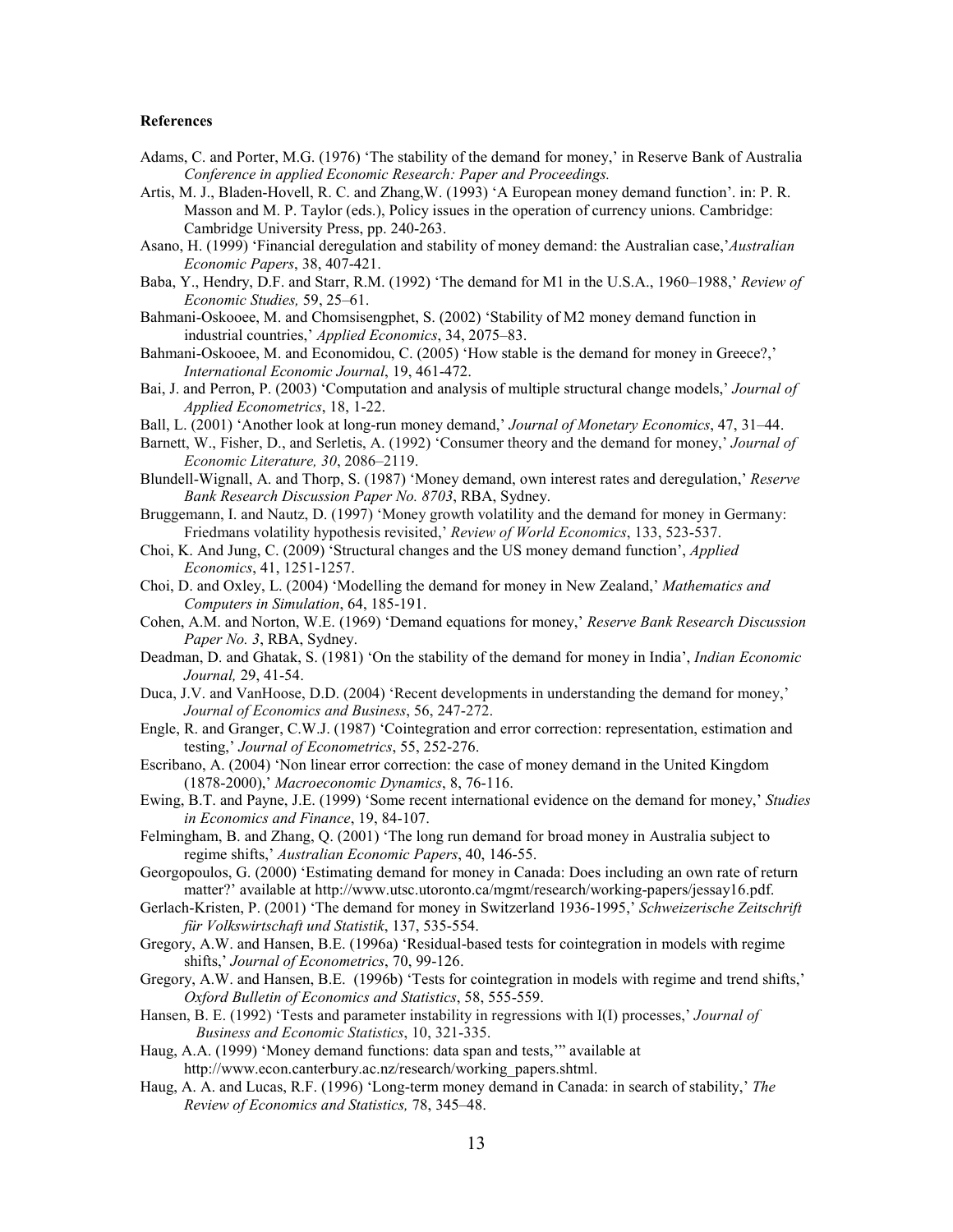Hayo, B. (2000) 'The demand for money in Austria,' *Empirical Economics*, 25, 581-603.

- Hoffman, D.L. and Rasche, R.H. (2001) 'Money demand in the U.S. and Japan: analysis of stability and the importance of transitory and permanent shocks,' available at <http://ideas.repec.org/e/pra180.html>.
- Hoffman, D., Rasche, R. H. and Tieslau, M. A. (1995) 'The stability of long-run money demand in five industrial countries,' *Journal of Monetary Economics*, 35, 317–39.
- Hoque, A. and Al-Mutairi, N. (1996) 'Financial deregulation, demand for narrow money and monetary policy in Australia,' *Applied Financial Economics*, 6, 301–305.
- Juselius, K. (1998) 'A structured VAR for Denmark under changing monetary regimes,' *Journal of Business and Economic Statistics*, 16, 400-411.
- Juselius, K. and Hargreaves, C.P. (1992) 'Long-run relations in Australian monetary data,' Chapter 10 in Hargreaves, C.P. (ed), *Macroeconomic modelling in the long run*, Edward Elgar, Aldershot, 249–85.
- Kumar, S., Webber, D. J and Fargher, S. (2010a) 'Wagner's Law revisited: cointegration and causality tests for New Zealand,' forthcoming in *Applied Economics.*
- Kumar, S., Fargher, S. and Webber, D. J. (2010b) 'Testing the validity of the Feldstein-Horioka puzzle for Australia,' forthcoming in *Applied Economics*.
- Laidler, D. (1993a) 'The Demand for Money, 4th ed.,' New York: Harper Collins College Publishers.
- Laidler, D.E.W. (1993b) 'The demand for money: theories, evidence and problems,' HarperCollins College, New York.
- Laidler, D. E. W. (1977) 'The demand for money: theories and evidence 2nd edition,' New York: Harper and Row.
- Laidler, D. E. W. (1969) 'The demand for money: theories and evidence,' New York: Harper and Row.
- Lee, J. and Strazicich, M.C. (2003) 'Minimum Lagrange multiplier unit root test with two structural breaks,' *Review of Economics and Statistics*, 85, 1082-89.
- Lee, J. and Strazicich, M.C. (2004) 'Minimum LM unit root test with one structural break,' Mimeo, Department of Economics, Appalachian State University.
- Lim, L.K. (1995) 'Cointegration and an error correction model of money demand for Australia,' *Mathematics and Computers in Simulation*, 39, 293-297.
- Lim, G.C. and Martin, V.L. (1991) 'Is the demand for money cointegrated or disintegrated: the case for Australia?' *Department of Economics Working Paper No. 289*, University of Melbourne, Melbourne.
- Lucas, R.E. (1988) 'Money demand in the United States: A quantitative review,' *Carnegie-Rochester Conference Series on Public Policy*, 29, 137–168.
- Lutkepohl, H. and Wolters, J. (1998) 'A money demand system for German M3,' *Empirical Economics*, 23, 371-386.
- MacKinnon, J. G. (1991) 'Critical values for cointegration tests,' in Engle, R. F. and Granger, C.W.J. (eds), *Long run Economic Relationships: Readings in Cointegration*, Oxford University Press, pp.267- 276.
- Maki, D. and Kitasaka, S. (2006) 'The equilibrium relationship among money, income, prices, and interest rates: evidence from a threshold cointegration test,' *[Applied Economics](http://econpapers.repec.org/article/tafapplec/)*, 38, 1585-1592.
- McPhail, K. (1991) 'The long-run demand for money, Canada savings bonds and treasury bills in Canada,' available at<http://www.esri.go.jp/en/archive/dis/discussion-e.html>.
- Monticelli, C. and Strauss-Kahn, M-O. (1993) 'European integration and the demand for broad money,' *The Manchester School*, 61, 345-366.
- Nagayasu, J. (2003) 'A re-examination of the Japanese money demand function and structural shifts,' *Journal of Policy Modeling*, 25, 359-375.
- Nielsen, H. (2004) 'UK money demand 1873-2001: a cointegrated VAR analysis with additive data corrections,' *[Cliometrica](http://www.springerlink.com/content/120412/?p=741a0cae98ab4f4484d13160719996e1&pi=0)*, 1, 45-61.
- Nielsen, H., Tullio, G. and Wolters, J. (2004) 'Currency substitution and the stability of the Italian demand for money before the entry into the monetary union, 1972–1998,' *International Economics and Economic Policy*, 1, 73-85.
- Orden, D. and Fisher, L.A. (1993) 'Financial deregulation and the dynamics of money, prices, and output in New Zealand and Australia,' *Journal of Money, Credit, and Banking,* 25, 273–92.
- Pagan, A.R. and Volker, P.A. (1981) 'The short-run demand for transaction balances in Australia,' *Economica*, 48, 381–95.
- Papadopoulos, A.P. and Zis, G. (1997) 'The demand for money in Greece: further empirical results and policy implications,' *The Manchester School*, 65, 71-89.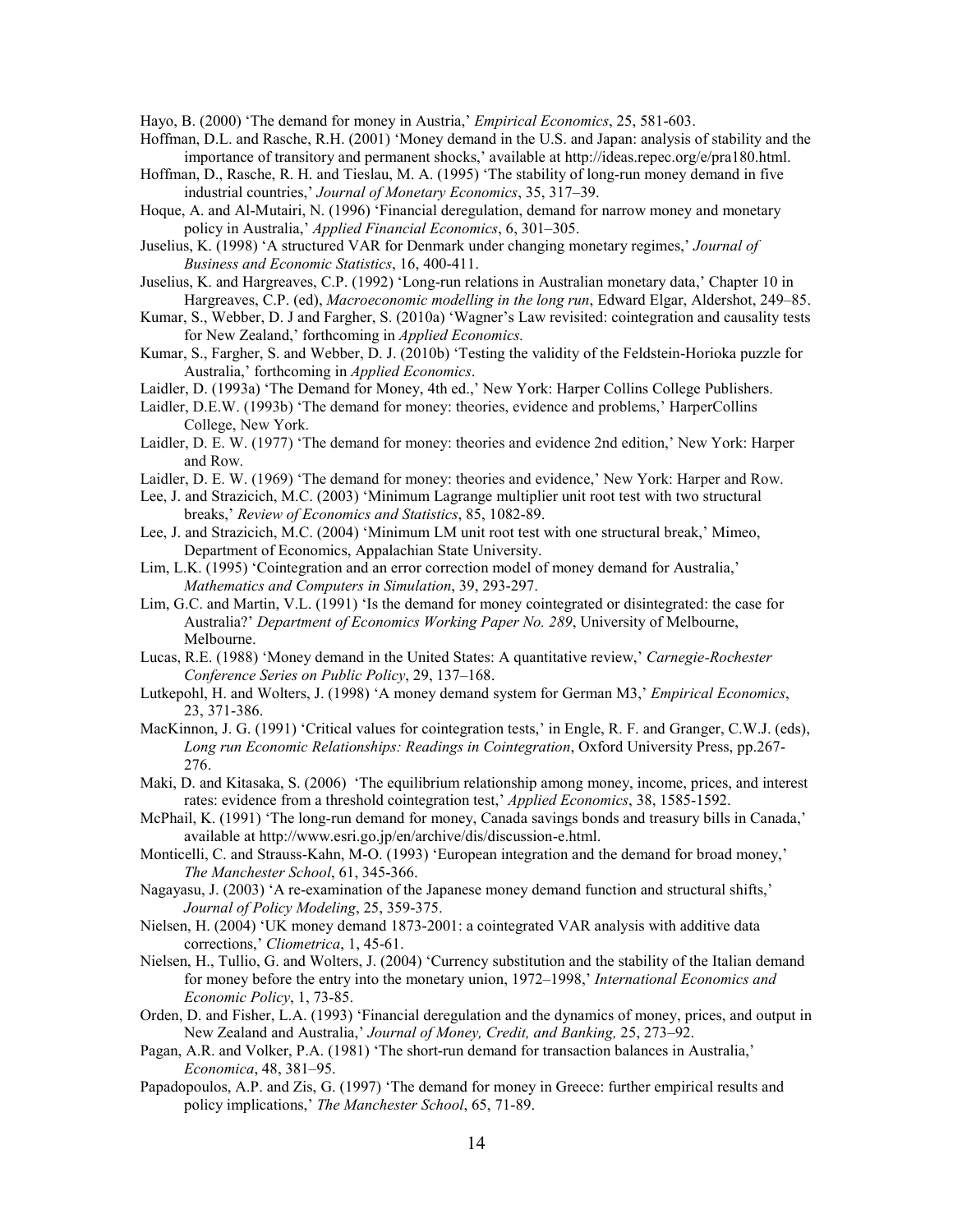- Phillips, P., and Hansen, B. (1990) 'Statistical inferences in instrumental variables regression with *I*(1) processes', *Review of Economic Studies,* 57, 99-125.
- Poole, W. (1970) 'The optimal choice of monetary policy instruments in a simple macro model,' *Quarterly Journal of Economics*, 84, 197-216.
- Rao, B. B. (2007) 'Estimating short and long run relationships: A guide to applied economists,' *Applied Economics*, 39, 1613-1625.
- Rao, B.B, Singh, R. and Kumar, S. (2010) 'Do we need time series econometrics?,' *Applied Economics Letters*, 17, 695-697.
- Razzak, W.A. (2001) 'Money in the era of inflation targeting,' *Reserve Bank of New Zealand Discussion Paper* No DP2001/02, Wellington.
- Serletis, A. (2001) 'The demand for money- theoretical and empirical approaches,'  $1<sup>st</sup>$  Edition, Massachusetts: Kluwer Academic Publishers.
- Sharma, S. (1994) 'Money demand in Greece,' in Greece-Background Developments, *IMF SM/94/173*, Appendix II.
- Siklos, P.L. (1995a) 'The demand for money in New Zealand in a era of institutional change: evidence from the 1981-1994 period,' *New Zealand Economic Papers*, 29, 21-40.
- Siklos, P.L. (1995b) 'Long run and short run money demand: which price deflator to use? some evidence from using New Zealand data,' *Applied Economics Letters*, 26, 199-202.
- Sharpe, I.G. and Volker, P.A. (1977) 'The impact of institutional changes on the Australian short-run demand for money function,' Presented to the 7th Conference of Economists, Sydney.
- Sriram, S. S. (1999) 'Survey of literature on demand for money: theoretical and empirical work with special reference to error-correction models,' *IMF Working Paper* 7WP/99/64 (Washington DC: International Monetary Fund).
- Taylor, M. P. (1986) 'From the general to the specific: The demand for M2 in three European countries,' *Empirical Economics,* 11, 243-61.

Taylor, J. (Ed). (1999) '*Monetary policy rules*,' Chicago: University of Chicago Press.

- Valadkhani, A. (2005) 'Modelling demand for broad money in Australia,' *Australian Economic Papers*, 44, 47-64.
- Valadkhani, A. (2002) 'Long and short-run determinants of money demand in New Zealand: evidence from cointegration analysis,' *New Zealand Economic Papers*, 36, 235-250.
- Vega, J.L. (1998) 'Money demand and stability: evidence from Spain,' *Empirical Economics*, 23, 387-400.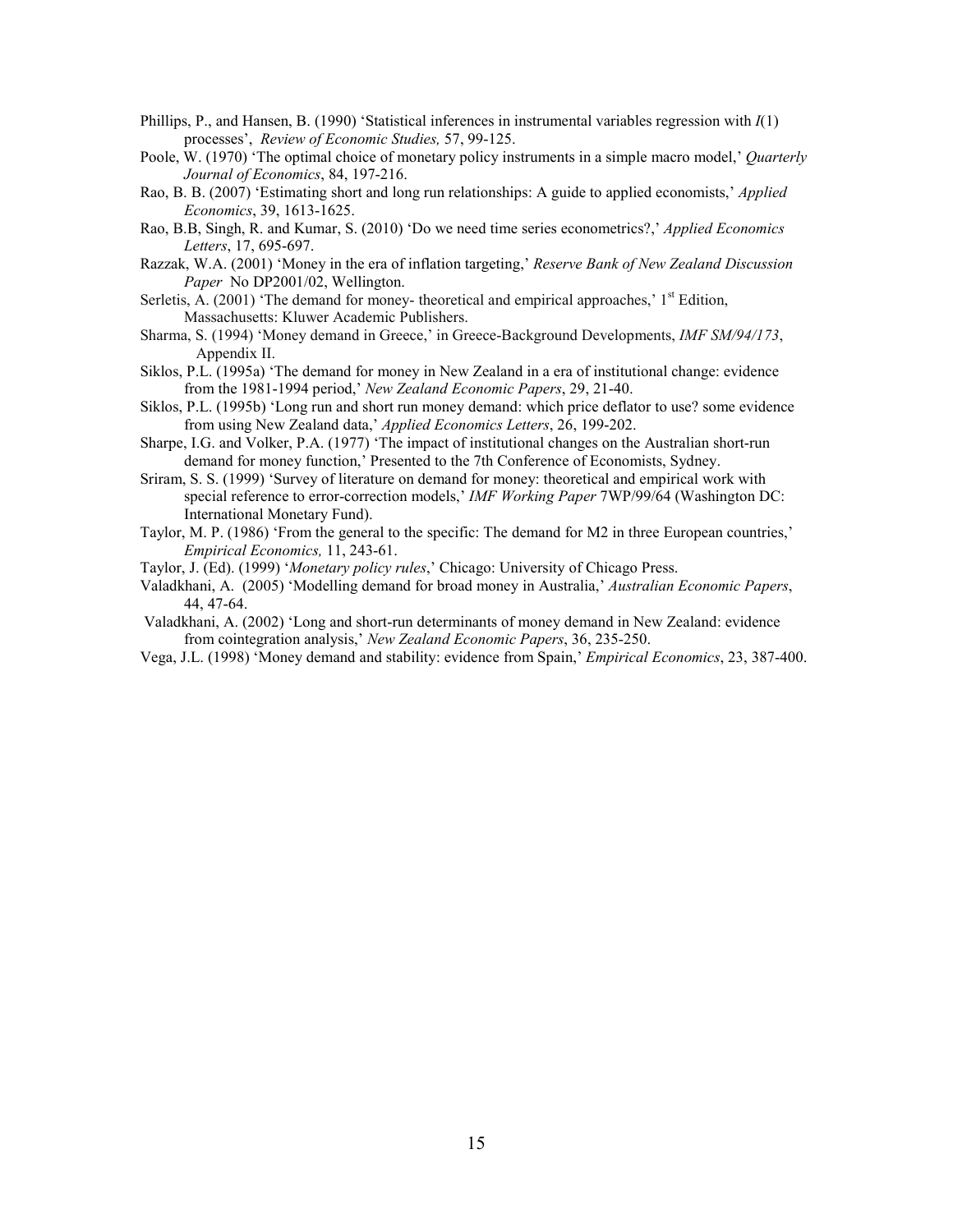|                |                   | Australia    |                   |              | New Zealand       |              |                   |              |
|----------------|-------------------|--------------|-------------------|--------------|-------------------|--------------|-------------------|--------------|
|                | Model A           |              | Model C           |              | Model A           |              | Model C           |              |
| Variables      | Test              | <b>Break</b> | Test              | <b>Break</b> | Test              | <b>Break</b> | Test              | <b>Break</b> |
|                | statistic         | dates        | statistic         | dates        | statistic         | dates        | statistic         | dates        |
| lnm            | $-2.003$          | 1981;        | $-1.047$          | 1984;        | $-0.263$          | 1987;        | $-3.987$          | 1984;        |
|                | [4]               | 2005         | $\lceil 2 \rceil$ | 1986         | $\lceil 3 \rceil$ | 1998         | $\lceil 3 \rceil$ | 1986         |
|                | $-3.112$          | 2000;        | $-0.182$          | 2003;        | $-1.237$          | 1973;        | $-2.376$          | 1995;        |
| lny            | $\lceil 5 \rceil$ | 2003         | [6]               | 2004         | [4]               | 1984         | $\lceil 3 \rceil$ | 2003         |
| $\overline{R}$ | $-1.280$          | 1984;        | $-1.601$          | 1981;        | $-2.128$          | 1975;        | $-3.228$          | 1997;        |
|                | $\lceil 7 \rceil$ | 1988         | $\lceil 5 \rceil$ | 1985         | $\lceil 5 \rceil$ | 1986         | [6]               | 2002         |
| lnE            | $-2.152$          | 1987;        | $-2.251$          | 1987;        | $-2.187$          | 1986;        | $-3.721$          | 1988;        |
|                | [6]               | 1995         | [4]               | 1988         | [4]               | 1992         | $\lceil 5 \rceil$ | 1991         |
|                | $-2.120$          | 2000;        | $-2.672$          | 2001;        | $-3.036$          | 1984;        | $-1.121$          | 1995;        |
| π              | $\lceil 5 \rceil$ | 2002         | '41               | 2002         | [2]               | 1987         | [4]               | 2003         |

 $\bf{Table 1: Two-breaking minimum}\ \textit{LM}$  unit root test, 1960-2009

Notes: The 5% critical values for Models A and C are -3.842 and -5.286, respectively. The number in square brackets indicates the optimal number of lagged first-differenced terms included in the unit root test to correct for serial correlation. Critical values are taken from Lee and Strazicich (2004, 2003).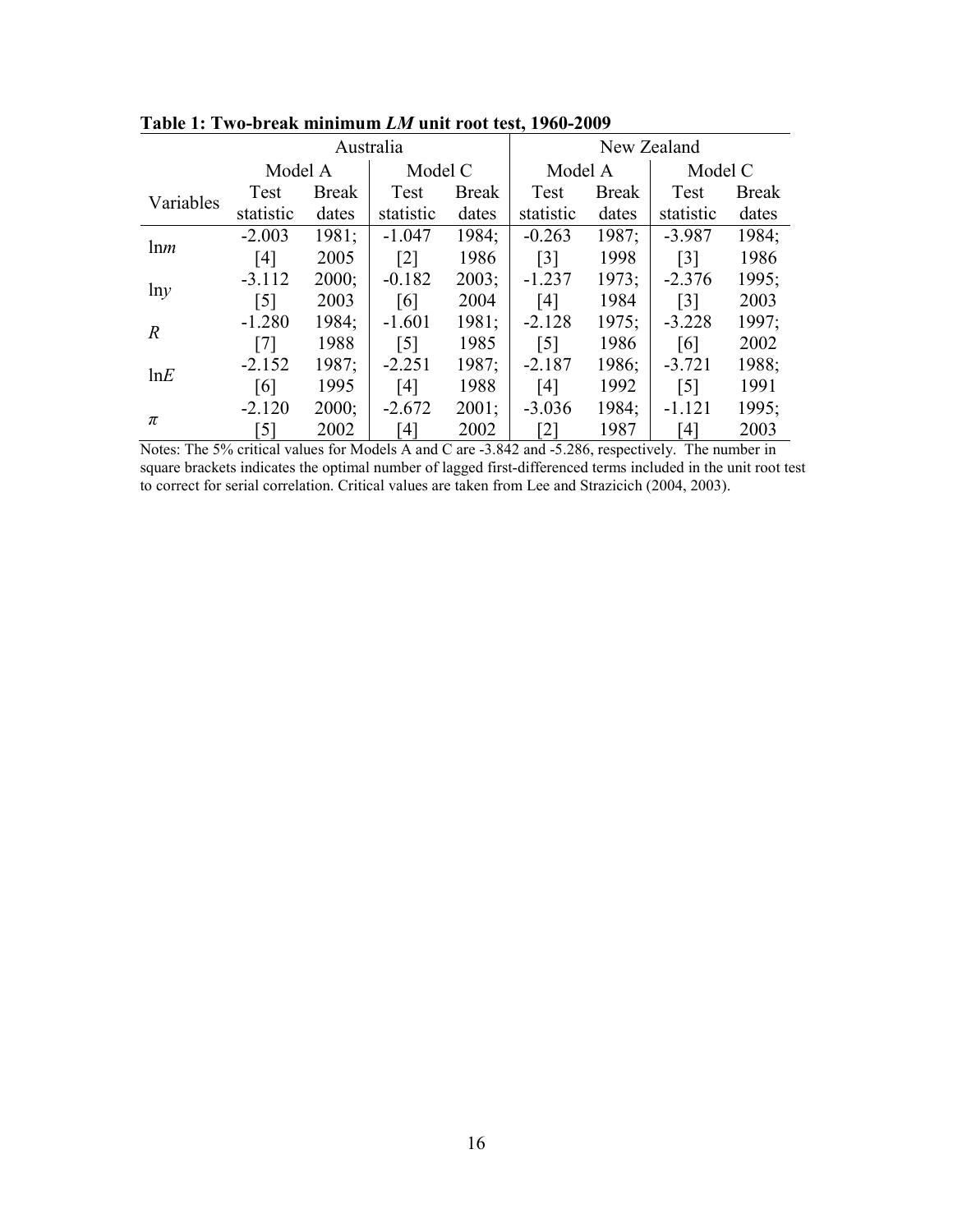|             | Specification /<br>GH model    | Break date | GH test statistic | 5% critical value | Existence of<br>cointegration |
|-------------|--------------------------------|------------|-------------------|-------------------|-------------------------------|
|             | Canonical Specification        |            |                   |                   |                               |
|             | Model-1                        | 1994       | $-5.036$          | $-3.190$          | Yes                           |
|             | Model-2                        | 2000       | $-1.754$          | $-3.190$          | N <sub>0</sub>                |
|             | Model-3                        | 1987       | $-0.306$          | $-3.190$          | N <sub>0</sub>                |
|             | Model-4                        | 1984       | $-4.667$          | $-3.190$          | Yes                           |
| Australia   |                                |            |                   |                   |                               |
|             | <b>Extended Specification</b>  |            |                   |                   |                               |
|             | Model-1                        | 1984       | $-3.972$          | $-3.603$          | Yes                           |
|             | Model-2                        | 1997       | $-9.116$          | $-3.603$          | Yes                           |
|             | Model-3                        | 1982       | $-1.734$          | $-3.190$          | N <sub>0</sub>                |
|             | Model-4                        | 2001       | $-2.062$          | $-3.190$          | N <sub>0</sub>                |
|             | <b>Canonical Specification</b> |            |                   |                   |                               |
|             | Model-1                        | 1984       | $-1.673$          | $-3.603$          | N <sub>o</sub>                |
|             | Model-2                        | 1986       | $-2.996$          | $-3.603$          | N <sub>0</sub>                |
|             | Model-3                        | 1998       | $-6.387$          | $-3.603$          | Yes                           |
|             | Model-4                        | 1984       | $-7.900$          | $-3.603$          | Yes                           |
|             |                                |            |                   |                   |                               |
| New Zealand | <b>Extended Specification</b>  |            |                   |                   |                               |
|             | Model-1                        | 1988       | $-2.370$          | $-3.190$          | N <sub>o</sub>                |
|             | Model-2                        | 1984       | $-2.776$          | $-3.190$          | N <sub>o</sub>                |
|             | Model-3                        | 2005       | $-0.062$          | $-3.190$          | N <sub>0</sub>                |
|             | Model-4                        | 1984       | $-8.024$          | $-3.603$          | Yes                           |
|             |                                |            |                   |                   |                               |

## Table 2: Cointegration tests with structural breaks, 1960-2009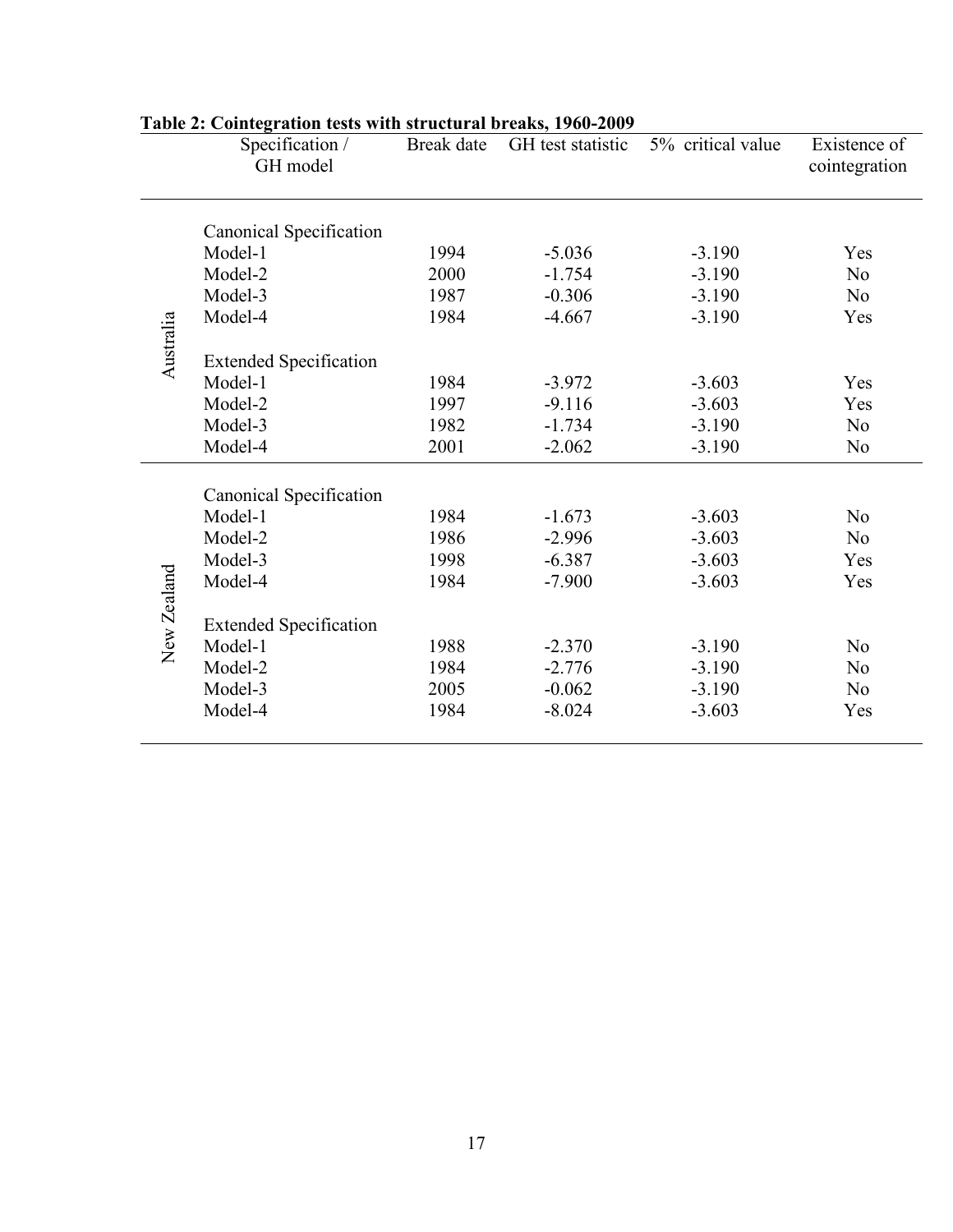|                         |            | Canonical specification |          | Extended specification |            |            |             |
|-------------------------|------------|-------------------------|----------|------------------------|------------|------------|-------------|
|                         | Model 1    | Model 4                 | Model 3  | Model 4                | Model 1    | Model 2    | Model 4     |
|                         | (Aus)      | (Aus)                   | (NZ)     | (NZ)                   | (Aus)      | (Aus)      | (NZ)        |
| $\mathcal{C}_{0}^{(n)}$ | 1.367      | 0.662                   | 2.370    | 6.977                  | 0.890      | $-3.467$   | 1.028       |
|                         | $(2.18)^*$ | $(2.26)^*$              | (0.76)   | $(3.26)^*$             | $(3.26)^*$ | (0.77)     | $(6.87)^*$  |
| Dum $\times C$          | $-0.322$   | $-1.263$                | 1.277    | $-0.283$               | $-0.214$   | $-1.273$   | $-0.552$    |
|                         | (1.26)     | $(2.55)^*$              | (0.28)   | (1.24)                 | $(5.62)^*$ | (0.54)     | $(1.96)^*$  |
| T                       |            | 0.002                   |          | 0.161                  |            | 0.334      | 0.898       |
|                         |            | $(7.85)^*$              |          | $(2.34)^*$             |            | $(2.31)^*$ | $(4.87)^*$  |
| Dum $\times T$          |            | $-0.273$                |          | 0.332                  |            |            | 1.256       |
|                         |            | $(3.41)^*$              |          | (1.50)                 |            |            | $(5.05)^*$  |
|                         | 2.560      | 0.643                   | $-1.231$ | 3.277                  | 0.635      | 5.661      | 0.679       |
| $\ln y_t$               | (0.25)     | $(4.76)^*$              | (1.18)   | (1.61)                 | $(4.29)*$  | (1.03)     | $(3.12)^*$  |
| Dum $\times$ ln $y_t$   |            | 0.541                   | $-0.788$ | 3.421                  |            |            | 0.530       |
|                         |            | $(2.07)^*$              | (0.86)   | (0.69)                 |            |            | $(4.00)*$   |
| $R_t$                   | $-0.162$   | $-0.047$                | $-1.259$ | $-0.887$               | $-0.067$   | $-0.135$   | $-0.015$    |
|                         | (1.24)     | $(5.23)*$               | (1.26)   | (1.52)                 | $(2.60)*$  | $(4.23)*$  | $(2.46)^*$  |
| Dum $\times R_t$        |            | $-0.011$                | $-0.323$ | $-0.162$               |            |            | $-0.008$    |
|                         |            | $(1.99)*$               | (0.13)   | (0.89)                 |            |            | $(2.01)^*$  |
| $\ln E_t$               |            |                         |          |                        | $-0.099$   | $-0.350$   | $-0.104$    |
|                         |            |                         |          |                        | $(5.64)^*$ | (0.76)     | $(4.37)^*$  |
| Dum $\times$ ln $E_t$   |            |                         |          |                        |            |            | $-0.087$    |
|                         |            |                         |          |                        |            |            | $(1.75)$ ** |
| $\pi_t$                 |            |                         |          |                        | $-0.102$   | $-2.345$   | $-0.045$    |
|                         |            |                         |          |                        | $(3.01)*$  | (1.22)     | $(3.03)*$   |
| Dum $\times \pi_t$      |            |                         |          |                        |            |            | $-0.020$    |
|                         |            |                         |          |                        |            |            | $(1.80)$ ** |

Table 3: GH cointegrating equations, 1960-2009

Notes: Aus and NZ means Australia and New Zealand, respectively. Absolute t-ratios are in parentheses. Significance at 5% and 10% levels is indicated by  $*$  and  $**$ , respectively. C and T denote intercept and trend, respectively. Dummy variables are created using the break dates; for example, in canonical specification model 1 for Australia the break date is 1994 therefore dummy is unity after 1994.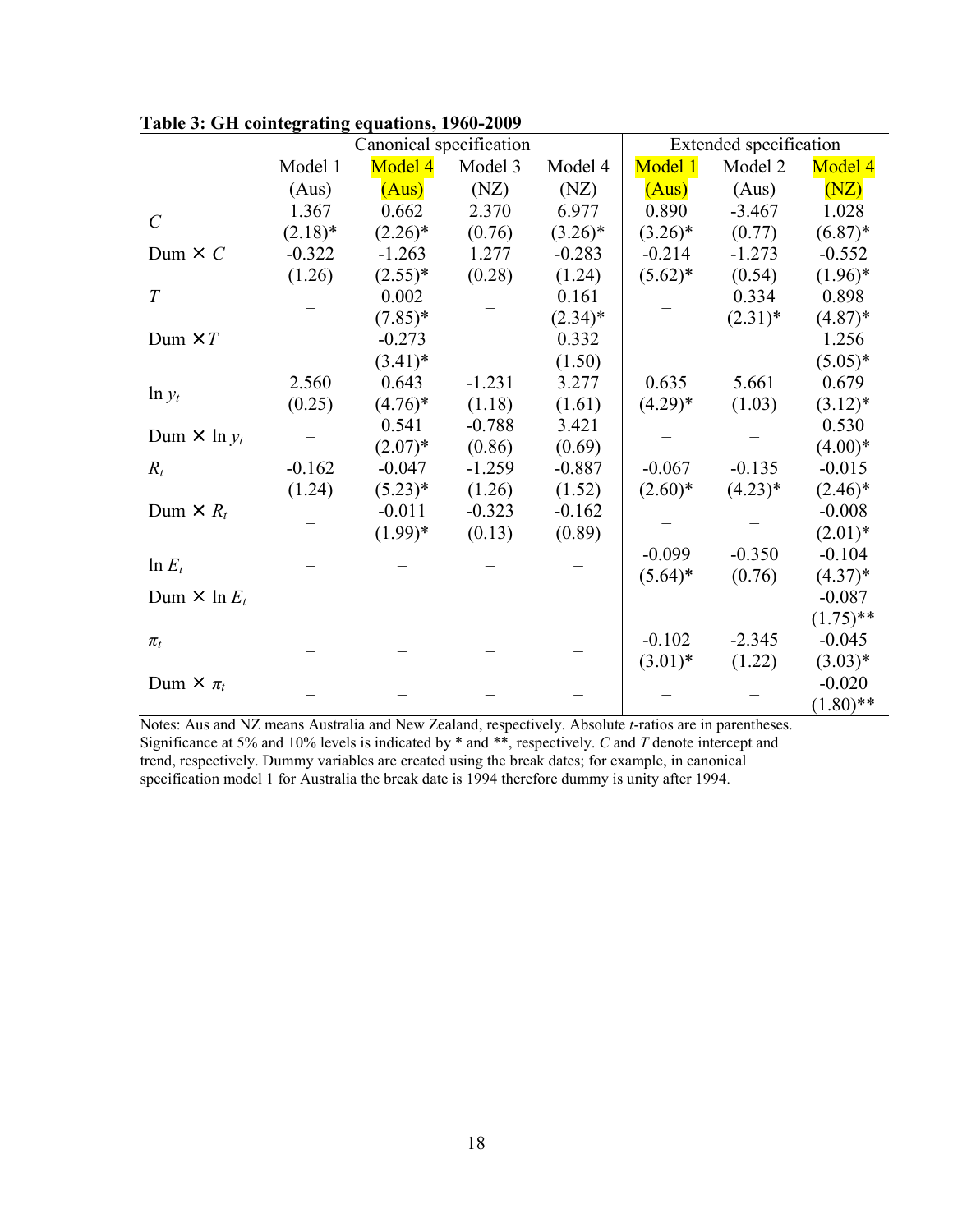|       |            |                  | <b>GETS</b>  |                  | EG          |                  |             |                  |
|-------|------------|------------------|--------------|------------------|-------------|------------------|-------------|------------------|
|       | ln y       | $\boldsymbol{R}$ | $\ln y$      | $\boldsymbol{R}$ | ln y        | $\boldsymbol{R}$ | ln y        | $\boldsymbol{R}$ |
|       | (Aus)      | (Aus)            | (NZ)         | (NZ)             | (Aus)       | (Aus)            | (NZ)        | (NZ)             |
| 1960- | 0.867      | $-0.086$         | 0.890        | $-0.023$         | 0.892       | $-0.120$         | 0.853       | $-0.009$         |
| 1983  | $(2.33)*$  | $(1.97)^*$       | $(7.54)^*$   | $(2.45)^*$       | $(2.54)^*$  | $(2.06)^*$       | $(3.24)^*$  | $(2.60)*$        |
| 1984- | 0.651      | $-0.103$         | 0.717        | $-0.765$         | 0.670       | $-0.167$         | 0.652       | $-0.102$         |
| 2009  | $(3.20)*$  | $(4.35)^*$       | $(3.47)^*$   | $(1.87)$ **      | $(2.30)*$   | $(3.25)^*$       | $(3.07)^*$  | $(2.01)^*$       |
| 1960- | 0.803      | $-0.072$         | 0.856        | $-0.176$         | 0.866       | $-0.009$         | 0.843       | $-0.086$         |
| 1997  | $(4.45)^*$ | $(2.58)^*$       | $(4.35)^*$   | $(2.36)^*$       | $(6.73)*$   | $(1.68)$ **      | $(3.85)^*$  | $(2.33)*$        |
| 1998- | 0.752      | $-0.099$         | 0.785        | $-0.189$         | 0.710       | $-0.024$         | 0.802       | $-0.105$         |
| 2009  | $(2.12)^*$ | $(2.00)*$        | $(5.32)^*$   | $(2.89)*$        | $(4.50)*$   | $(1.85)$ **      | $(4.01)*$   | $(1.70)$ **      |
|       |            |                  |              |                  |             |                  |             |                  |
|       |            |                  |              |                  |             |                  |             |                  |
|       |            |                  | <b>FMOLS</b> |                  |             |                  | 2SLS        |                  |
|       | ln y       | $\boldsymbol{R}$ | lny          | $\boldsymbol{R}$ | lny         | $\boldsymbol{R}$ | lny         | $\boldsymbol{R}$ |
|       | (Aus)      | (Aus)            | (NZ)         | (NZ)             | (Aus)       | (Aus)            | (NZ)        | (NZ)             |
| 1960- | 0.923      | $-0.092$         | 0.844        | $-0.068$         | 0.958       | $-0.177$         | 1.026       | $-0.340$         |
| 1983  | $(2.87)^*$ | $(1.69)$ **      | $(3.70)*$    | $(2.39)*$        | $(1.90)$ ** | $(2.69)*$        | $(1.79)$ ** | $(2.42)^*$       |
| 1984- | 0.697      | $-0.103$         | 0.723        | $-0.239$         | 0.693       | $-0.181$         | 0.802       | $-0.389$         |
| 2009  | $(2.34)^*$ | $(3.95)*$        | $(3.56)^*$   | $(1.71)$ **      | $(2.56)^*$  | $(1.80)$ **      | $(2.05)*$   | $(1.78)$ **      |
| 1960- | 0.899      | $-0.016$         | 0.801        | $-0.122$         | 0.870       | $-0.024$         | 0.962       | $-0.095$         |
| 1997  | $(3.04)^*$ | $(1.76)$ **      | $(1.89)$ **  | $(2.04)^*$       | $(2.37)^*$  | $(2.16)^*$       | $(1.67)$ ** | $(2.23)^*$       |
| 1998- | 0.778      | $-0.018$         | 0.795        | $-0.126$         | 0.791       | $-0.029$         | 0.831       | $-0.101$         |

Table 4: Cointegrating equations for sub-sample periods; Canonical specification

Notes: Absolute t-ratios are in parentheses. Significance at 5% and 10% levels are indicated with \* and \*\*, respectively. Aus and NZ signifies Australia and New Zealand, respectively.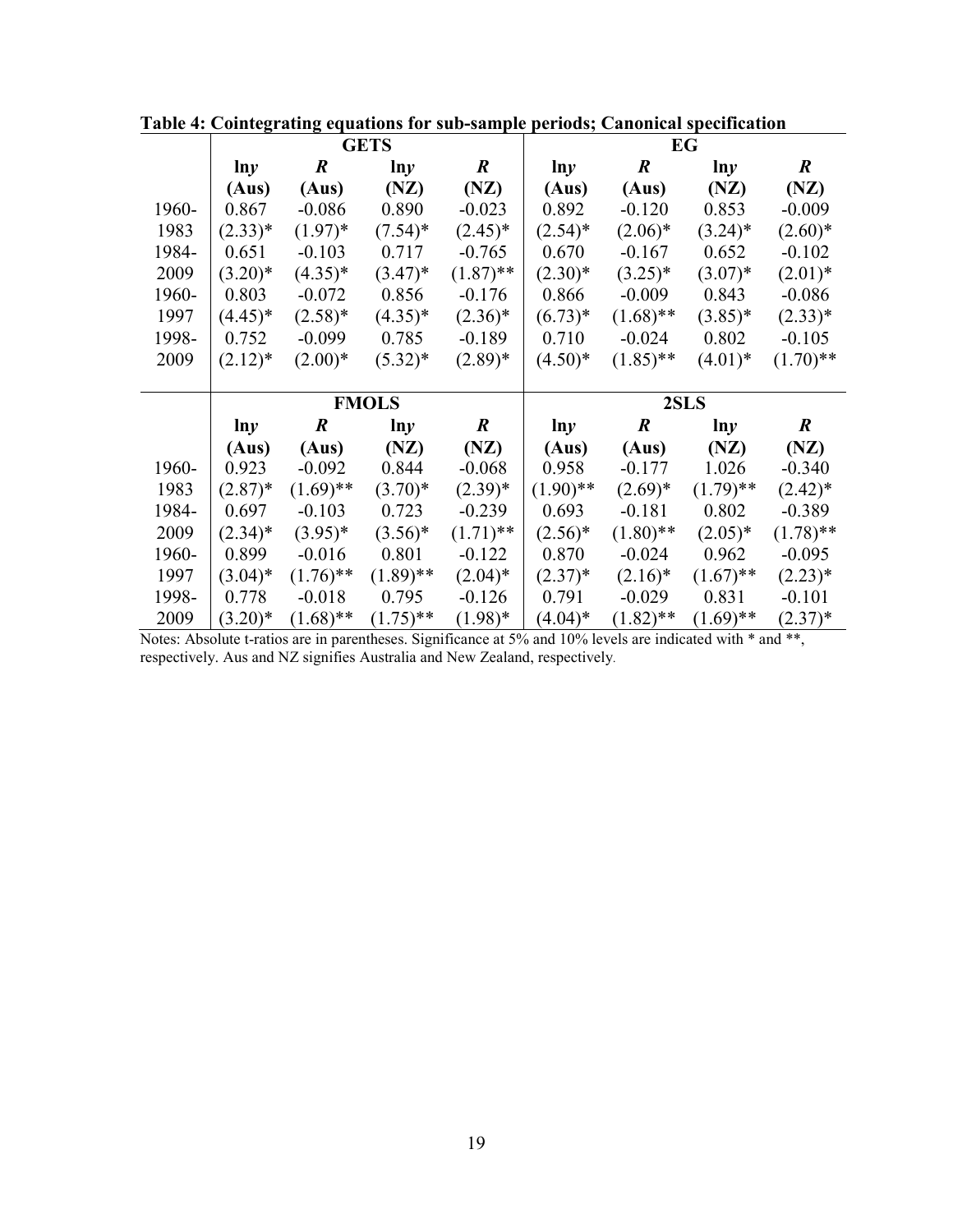|           |                |                   |                   |                   | <b>GETS</b>   |                  |                  |                  |
|-----------|----------------|-------------------|-------------------|-------------------|---------------|------------------|------------------|------------------|
|           | lny            | $\boldsymbol{R}$  | lnE               | $\pmb{\pi}$       | lny           | $\boldsymbol{R}$ | lnE              | π                |
|           | (Aus)          | (Aus)             | (Aus)             | (Aus)             | (NZ)          | (NZ)             | (NZ)             | (NZ)             |
| 1960-1983 | 0.876          | $-0.180$          | $-0.265$          | $-0.071$          | 0.885         | $-0.005$         | $-0.820$         | $-0.553$         |
|           | $(2.74)^*$     | $(1.64)$ **       | $(1.68)$ **       | $(2.34)^*$        | $(4.35)^*$    | $(2.67)^*$       | $(5.46)^*$       | $(1.67)$ **      |
| 1984-2009 | 0.664          | $-0.231$          | $-0.179$          | $-0.102$          | 0.703         | $-0.103$         | $-1.067$         | $-0.871$         |
|           | $(2.79)^*$     | $(2.05)*$         | $(2.24)$ *        | $(1.87)$ **       | $(3.74)^*$    | $(1.99)*$        | $(3.28)*$        | $(1.70)$ **      |
| 1960-1997 | 0.889          | $-0.085$          | $-1.087$          | $-0.421$          | 0.900         | $-0.096$         | $-0.127$         | $-0.162$         |
|           | $(2.36)^*$     | $(2.40)^*$        | $(1.70)$ **       | $(3.45)^*$        | $(1.76)$ **   | $(2.74)^*$       | $(1.80)$ **      | $(2.51)^*$       |
| 1998-2009 | 0.732          | $-0.103$          | $-0.121$          | $-0.113$          | 0.843         | $-0.105$         | $-0.134$         | $-0.239$         |
|           | $(2.60)*$      | $(2.59)*$         | $(2.05)*$         | $(1.66)$ **       | $(2.04)^*$    | $(2.29)^*$       | $(1.89)$ **      | $(1.87)$ **      |
|           |                |                   |                   |                   |               |                  |                  |                  |
|           |                |                   |                   |                   | EG            |                  |                  |                  |
|           | $\ln y$        | $\boldsymbol{R}$  | lnE               | $\pmb{\pi}$       | lny           | $\boldsymbol{R}$ | lnE              | $\pmb{\pi}$      |
|           | (Aus)          | (Aus)             | (Aus)             | (Aus)             | (NZ)          | (NZ)             | (NZ)             | (NZ)             |
| 1960-1983 | 0.873          | $-0.076$          | $-0.016$          | $-0.082$          | 0.972         | $-0.026$         | $-0.273$         | $-0.120$         |
|           | $(2.32)^*$     | $(3.25)^*$        | $(1.80)$ **       | $(2.60)*$         | $(2.35)^*$    | $(2.30)*$        | $(2.76)^*$       | $(4.25)^*$       |
| 1984-2009 | 0.612          | $-0.189$          | $-0.210$          | $-0.112$          | 0.655         | $-0.135$         | $-0.821$         | $-0.237$         |
|           | $(2.05)^*$     | $(2.43)*$         | $(2.07)^*$        | $(1.64)$ **       | $(3.91)^*$    | $(3.29)*$        | $(1.88)$ **      | $(1.69)$ **      |
| 1960-1997 | 0.874          | $-0.021$          | $-0.127$          | $-0.062$          | 0.921         | $-0.011$         | $-0.062$         | $-0.028$         |
|           | $(2.88)*$      | $(2.37)^*$        | $(2.16)^*$        | $(1.70)$ **       | $(4.36)$ *    | $(2.82)^*$       | $(2.36)*$        | $(2.73)*$        |
| 1998-2009 | 0.718          | $-0.175$          | $-0.188$          | $-0.100$          | 0.835         | $-0.082$         | $-0.283$         | $-0.184$         |
|           | $(1.98)*$      | $(2.31)^*$        | $(1.66)$ **       | $(1.90)$ **       | $(2.52)^*$    | $(1.75)$ **      | $(3.03)*$        | $(1.79)$ **      |
|           |                |                   |                   |                   |               |                  |                  |                  |
|           |                |                   |                   |                   |               |                  |                  |                  |
|           |                |                   |                   |                   | <b>FMOLS</b>  |                  |                  |                  |
|           | lny            | $\boldsymbol{R}$  | lnE               | $\pmb{\pi}$       | lny           | $\boldsymbol{R}$ | lnE              | $\pmb{\pi}$      |
|           | (Aus)          | (Aus)             | (Aus)             | (Aus)             | (NZ)          | (NZ)             | (NZ)             | (NZ)             |
| 1960-1983 | 1.073          | $-0.008$          | $-0.190$          | $-0.002$          | 0.890         | $-0.133$         | $-0.006$         | $-0.122$         |
|           | $(2.67)^*$     | $(3.87)^*$        | $(2.60)*$         | $(1.67)$ **       | $(1.85)$ **   | $(2.08)*$        | $(2.06)*$        | $(4.25)^*$       |
| 1984-2009 | 0.734          | $-0.056$          | $-0.197$          | $-0.025$          | 0.751         | $-0.205$         | $-0.133$         | $-0.207$         |
|           | $(2.29)^*$     | $(1.65)$ **       | $(2.92)*$         | $(1.84)$ **       | $(2.11)^*$    | $(1.79)$ **      | $(1.69)$ **      | $(2.21)$ *       |
| 1960-1997 | 0.974          | $-0.040$          | $-0.134$          | $-0.012$          | 0.673         | $-0.016$         | $-0.026$         | $-0.016$         |
|           | $(2.27)^*$     | $(3.23)*$         | $(2.74)$ *        | $(2.37)^*$        | $(3.37)^*$    | $(2.14)^*$       | $(2.93)*$        | $(2.91)^*$       |
| 1998-2009 | 0.705          | $-0.104$          | $-0.189$          | $-0.333$          | 0.669         | $-0.116$         | $-0.088$         | $-0.195$         |
|           | $(3.28)^*$     | $(3.29)^*$        | $(1.82)$ **       | $(3.02)*$         | $(2.42)^*$    | $(2.00)*$        | $(1.93)$ **      | $(2.21)^*$       |
|           |                |                   |                   |                   |               |                  |                  |                  |
|           |                | $\boldsymbol{R}$  | lnE               | $\pmb{\pi}$       | 2SLS<br>ln y  | $\boldsymbol{R}$ | lnE              | $\pmb{\pi}$      |
|           | $\ln y$        |                   |                   |                   |               |                  |                  |                  |
| 1960-1983 | (Aus)<br>0.781 | (Aus)<br>$-0.016$ | (Aus)<br>$-0.082$ | (Aus)<br>$-0.017$ | (NZ)<br>0.967 | (NZ)<br>$-0.022$ | (NZ)<br>$-0.156$ | (NZ)<br>$-0.107$ |
|           | $(2.56)^*$     | $(3.55)^*$        | $(2.29)^*$        | $(2.97)^*$        | $(2.86)^*$    | $(2.83)*$        | $(2.83)*$        | $(2.45)^*$       |
| 1984-2009 | 0.599          | $-0.020$          | $-0.230$          | $-0.104$          | 0.760         | $-0.156$         | $-0.354$         | $-0.178$         |
|           | $(2.25)^*$     | $(1.79)$ **       | $(3.12)^*$        | $(3.28)$ *        | $(2.42)^*$    | $(4.39)*$        | $(1.77)$ **      | $(2.04)^*$       |
| 1960-1997 | 0.874          | $-0.001$          | $-0.014$          | $-0.008$          | 0.733         | $-0.002$         | $-0.008$         | $-0.026$         |
|           | $(2.00)*$      | $(1.68)$ **       | $(2.21)$ *        | $(2.37)^*$        | $(1.77)$ **   | $(3.44)$ *       | $(1.70)$ **      | $(2.83)*$        |
| 1998-2009 | 0.712          | $-0.088$          | $-0.022$          | $-0.036$          | 0.623         | $-0.029$         | $-0.120$         | $-0.195$         |

Table 5: Cointegrating equations for sub-sample periods; extended specification

Notes: Absolute t-ratios are in parentheses below the coefficients. Significance at 5% and 10% levels, respectively, is indicated with \* and \*\*. Aus and NZ means Australia and New Zealand.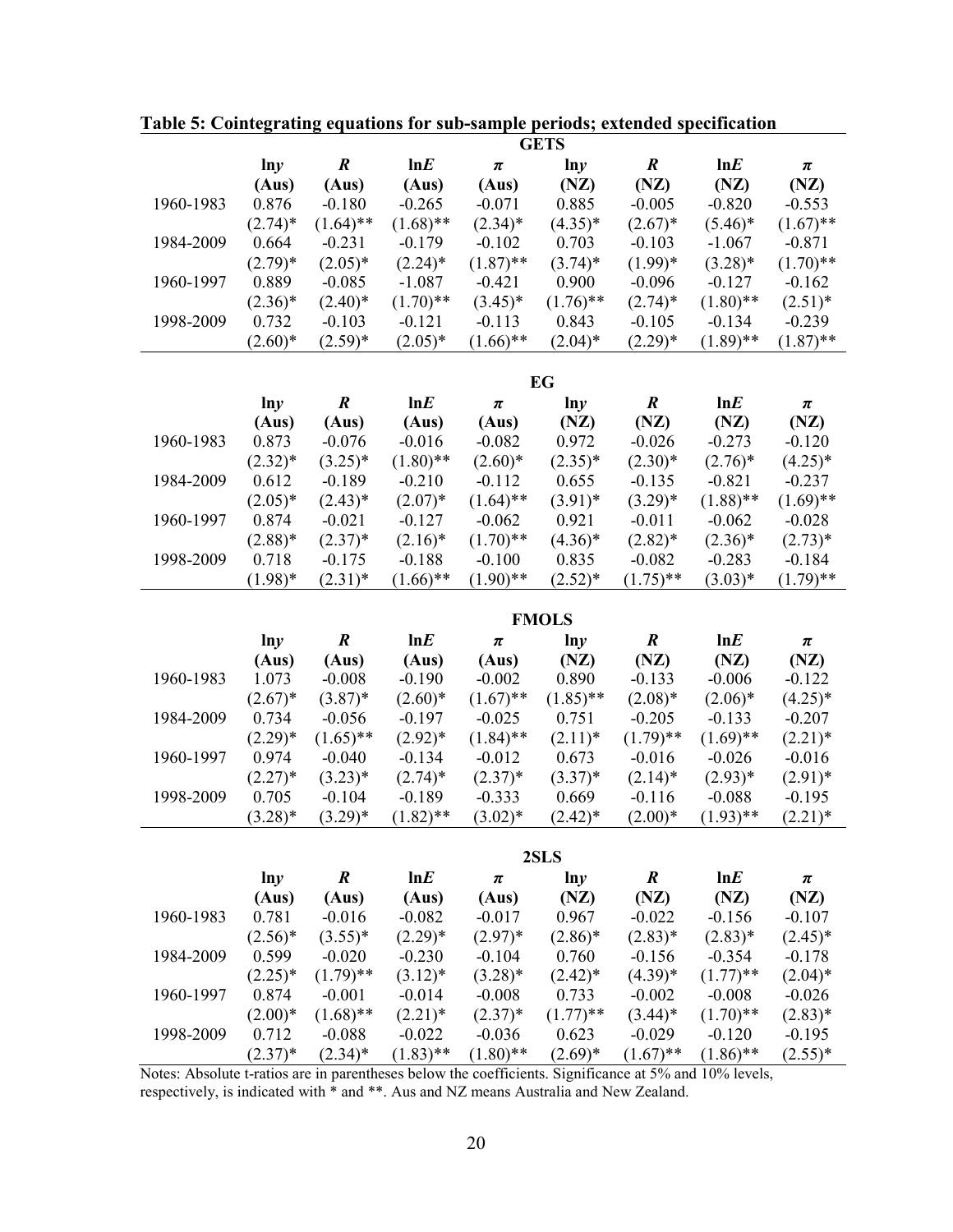|                                           | apit $\theta$ . Short fun estimates, 1700-2007 |                  |                  |
|-------------------------------------------|------------------------------------------------|------------------|------------------|
|                                           | Aus $(1)$                                      | Aus $(2)$        | NZ(1)            |
| Intercept                                 | $1.236(6.05)*$                                 | $12.627(7.81)$ * | $4.013(7.95)*$   |
| $ECM_{t-1}$                               | $-0.246(6.06)*$                                | $-0.211(7.39)^*$ | $-0.113(6.20)$ * |
| $\Delta l$ nm <sub>t-2</sub>              |                                                | $-1.267(2.36)$ * |                  |
| $\Delta l n y_{t-l}$                      | $0.726(3.45)*$                                 |                  | $0.026(2.44)$ *  |
| $\Delta lny_{t-2}$                        |                                                | $1.266(6.48)$ *  |                  |
| $\Delta lnE_{t-2}$                        |                                                | $-1.006(3.41)$ * | $-3.200(2.35)*$  |
| $\Delta R_{t-2}$                          | $-0.253(4.59)$ *                               | $-0.677(2.26)$ * |                  |
| Adjusted $R^2$                            | 0.803                                          | 0.816            | 0.763            |
| <b>SEE</b>                                | 0.065                                          | 0.063            | 0.077            |
| $X^2_{sc}$                                | 0.324(0.57)                                    | 0.676(0.41)      | 0.893(0.35)      |
| $\frac{X_{\text{eff}}^2}{X_{\text{n}}^2}$ | 3.325(0.17)                                    | 3.063(0.38)      | 0.259(0.61)      |
|                                           | 0.371(0.83)                                    | 0.500(0.78)      | 1.085(0.58)      |
| $X^{\!\mathbb{Z}}{}_{h\!s}$               | 0.020(0.89)                                    | 0.025(0.90)      | 0.006(0.94)      |

**Table 6: Short run estimates, 1960-2009** 

Notes: Dependent variable in each regression is ∆*lnm<sup>t</sup>* . Absolute *t*-ratios for the variables and the *p*-values for the chi-square  $(X^2)$  tests are in parentheses. Significance at the 5% level is indicated with  $*$ . Aus and NZ signifies Australia and New Zealand.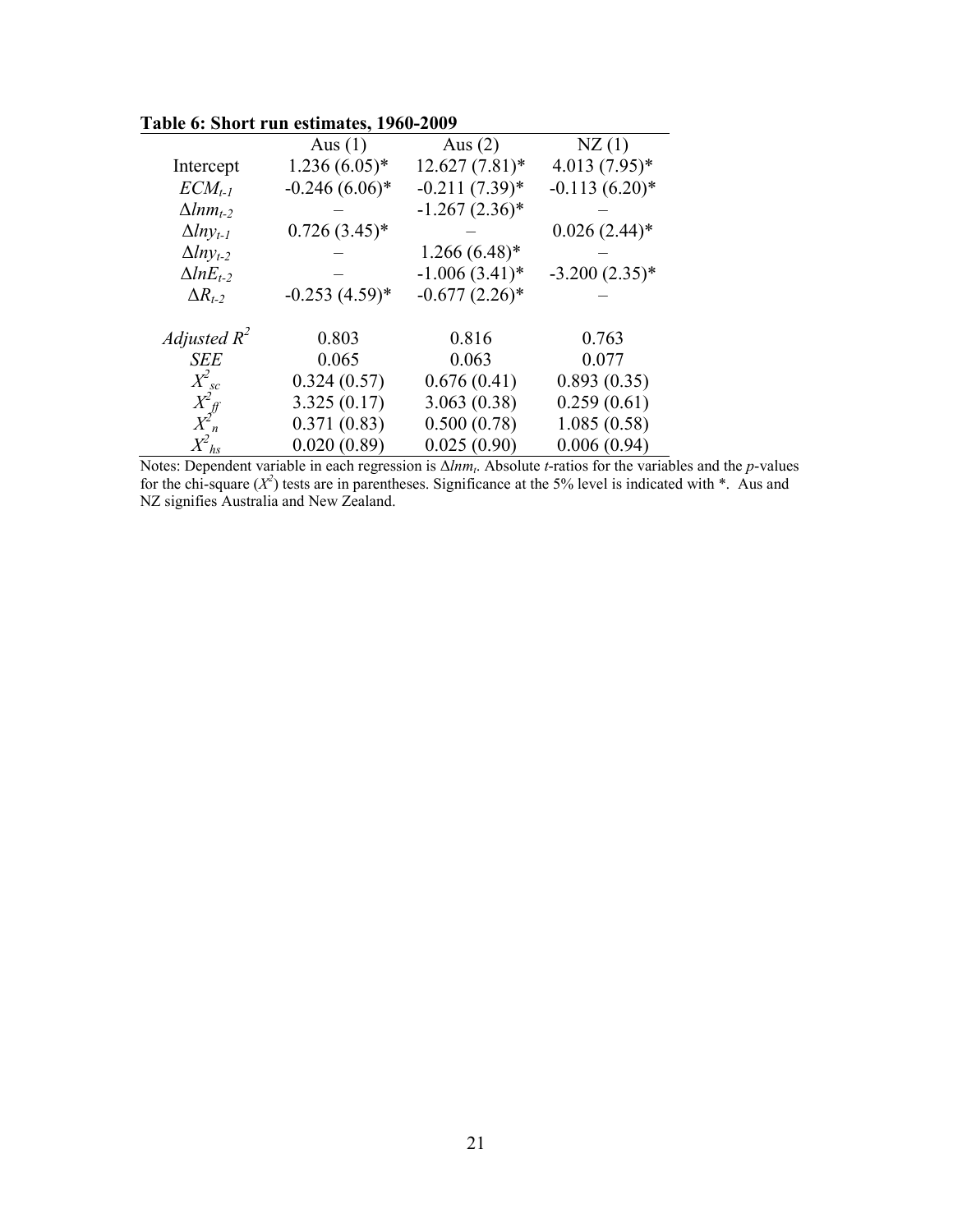## Figure 1: Australian M1 stability, 1984-1998

Plot of Cumulative Sum of Squares of Recursive Residuals

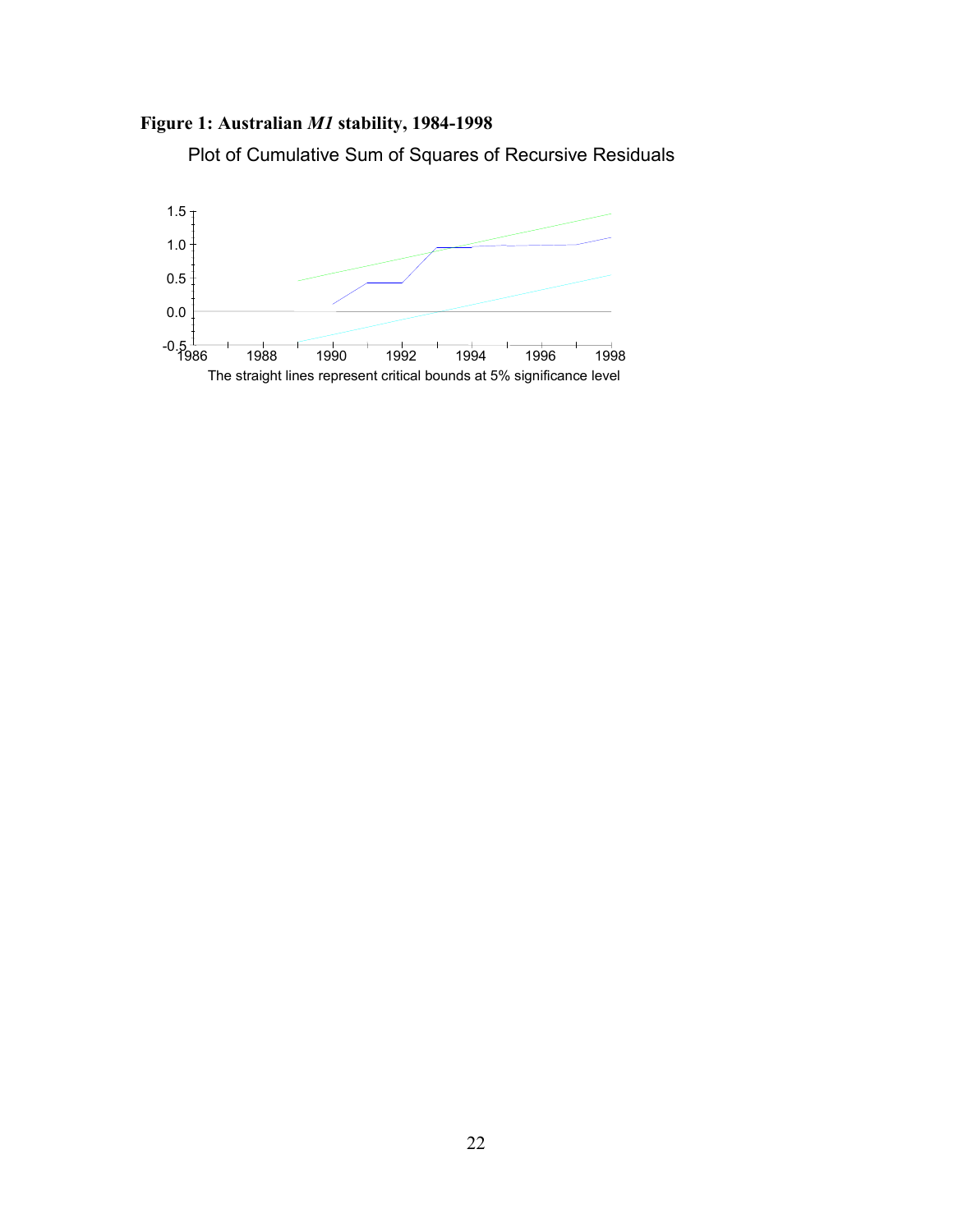

Plot of Cumulative Sum of Squares of Recursive Residuals

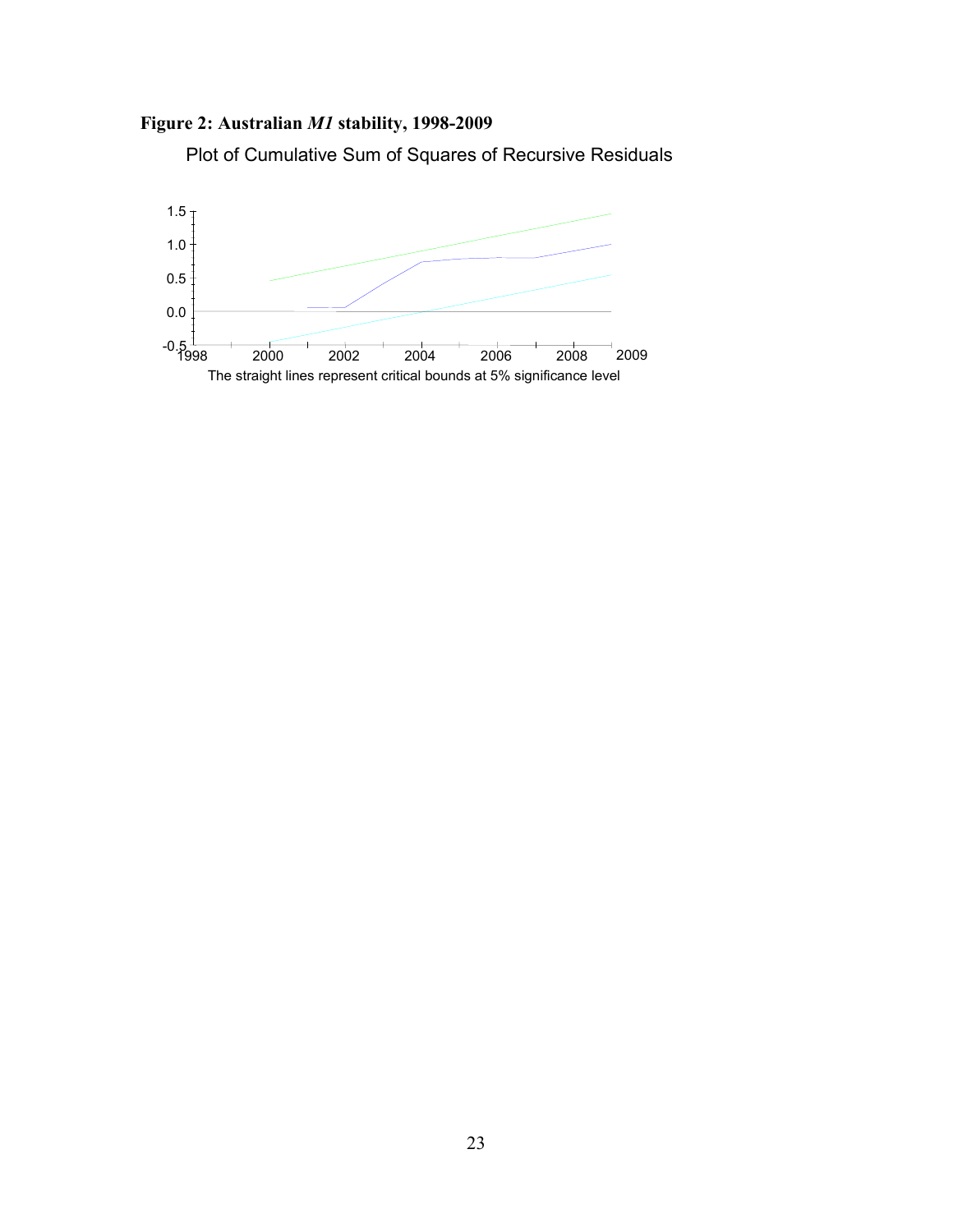## Figure 3: New Zealand M1 stability, 1984-1998

Plot of Cumulative Sum of Squares of Recursive Residuals